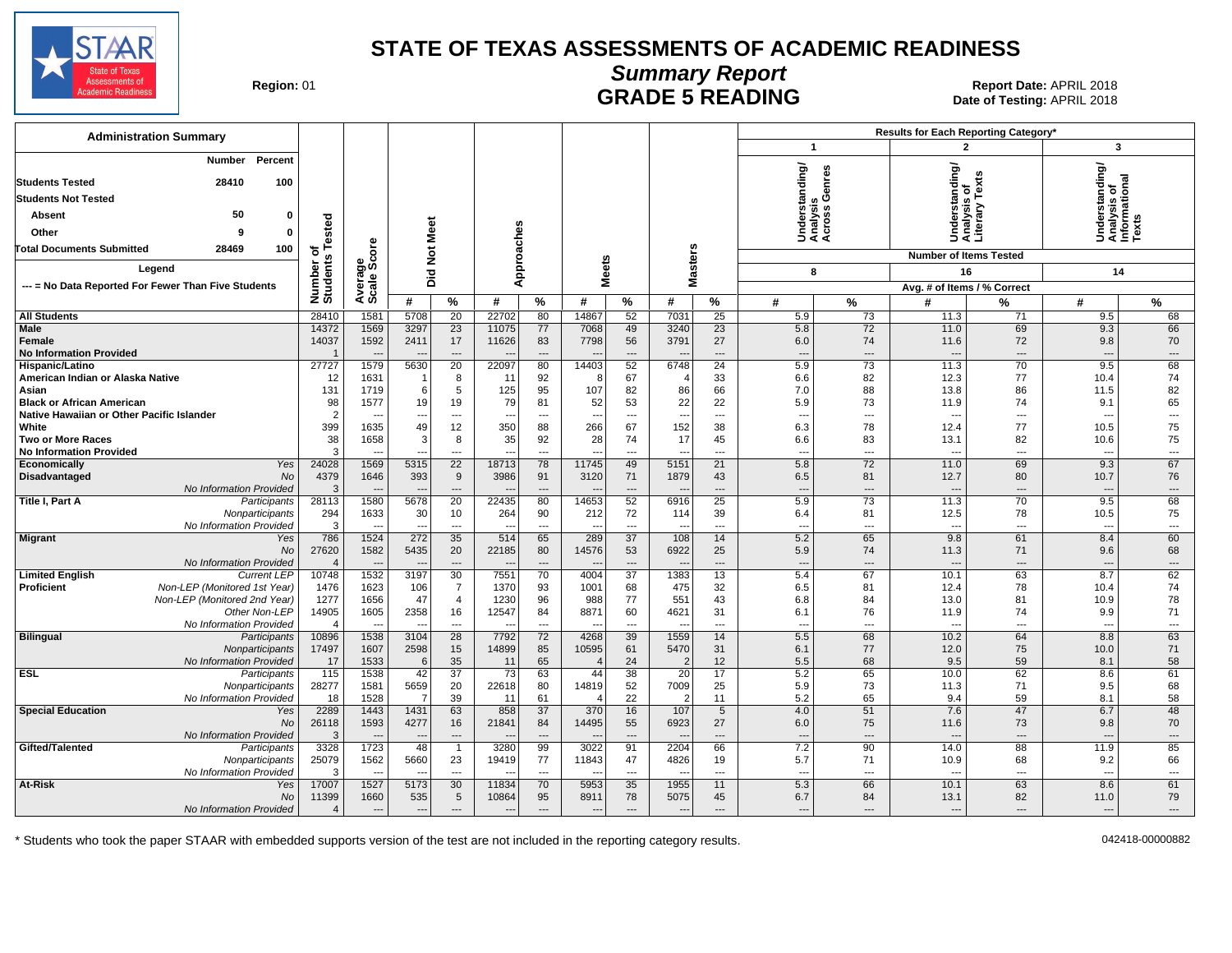

**Summary Report**

Region: 01 **Region: 01 Date: APRIL 2018**<br>Bate of Testing: APRIL 2018 Date of Testing: APRIL 2018

| <b>Administration Summary</b>                               |                          |                |                          |                               |                          |                                |                          |                |                          |                      |                                                      |                |                                  |                                | Results for Each Reporting Category* |                          |                                 |                              |
|-------------------------------------------------------------|--------------------------|----------------|--------------------------|-------------------------------|--------------------------|--------------------------------|--------------------------|----------------|--------------------------|----------------------|------------------------------------------------------|----------------|----------------------------------|--------------------------------|--------------------------------------|--------------------------|---------------------------------|------------------------------|
|                                                             |                          |                |                          |                               |                          |                                |                          |                |                          |                      | $\blacktriangleleft$                                 |                | $\overline{2}$                   |                                | 3                                    |                          | $\overline{\mathbf{A}}$         |                              |
| Percent<br>Number<br>29987<br><b>Students Tested</b><br>100 |                          |                |                          |                               |                          |                                |                          |                |                          |                      | Numerical<br>Representations<br>and<br>Relationships |                |                                  | and Algebraic<br>Relationships | ठ<br>듢                               |                          | Personal<br>Icial<br>Analysi    |                              |
| <b>Students Not Tested</b>                                  |                          |                |                          |                               |                          |                                |                          |                |                          |                      |                                                      |                |                                  |                                | surem<br>metry                       |                          |                                 |                              |
| 23<br>Absent<br>$\Omega$                                    |                          |                |                          |                               |                          |                                |                          |                |                          |                      |                                                      |                |                                  |                                |                                      |                          | ዺ                               |                              |
| 10<br>Other<br>$\Omega$                                     | ested                    |                | Meet                     |                               |                          |                                |                          |                |                          |                      |                                                      |                |                                  |                                | ទី ទី<br>ÒΣ                          |                          | <u> 호</u>                       |                              |
| <b>Total Documents Submitted</b><br>30020<br>100            | ৳                        | Φ<br>ŏ         | $\frac{5}{2}$            |                               |                          |                                |                          |                |                          |                      |                                                      |                |                                  |                                | <b>Number of Items Tested</b>        |                          | ப்லப்                           |                              |
| Legend                                                      | S                        | န္တပ္တိ        |                          |                               | Approaches               |                                | <b>Meets</b>             |                | <b>Masters</b>           |                      | 6                                                    |                | 17                               |                                | 9                                    |                          | $\overline{\mathbf{4}}$         |                              |
| --- = No Data Reported For Fewer Than Five Students         |                          |                | Did                      |                               |                          |                                |                          |                |                          |                      |                                                      |                |                                  |                                | Avg. # of Items / % Correct          |                          |                                 |                              |
|                                                             | Number<br>Students       | Avera          | #                        | $\frac{9}{6}$                 | #                        | %                              | #                        | %              | #                        | $\%$                 | #                                                    | %              | #                                | %                              | #                                    | %                        | #                               | %                            |
| <b>All Students</b>                                         | 29987                    | 1657           | 3126                     | 10                            | 26861                    | 90                             | 19476                    | 65             | 10461                    | 35                   | 4.2                                                  | 70             | 12.4                             | 73                             | 6.5                                  | $\overline{72}$          | 2.7                             | 68                           |
| Male                                                        | 15125                    | 1653           | 1737                     | 11                            | 13388                    | 89                             | 9663                     | 64             | 5109                     | 34                   | 4.2                                                  | 70             | 12.3                             | 72                             | 6.4                                  | 72                       | 2.7                             | 67                           |
| Female<br><b>No Information Provided</b>                    | 14861                    | 1661           | 1388                     | 9<br>$\overline{\phantom{a}}$ | 13473                    | 91<br>$\overline{a}$           | 9813                     | 66<br>---      | 5352                     | 36<br>$\overline{a}$ | 4.2<br>$\overline{\phantom{a}}$                      | 71<br>---      | 12.5                             | 74<br>---                      | 6.6<br>$\overline{\phantom{a}}$      | 73<br>---                | 2.8<br>$\overline{\phantom{a}}$ | 69<br>$\qquad \qquad \cdots$ |
| Hispanic/Latino                                             | 29296                    | 1656           | 3077                     | 11                            | 26219                    | 89                             | 18976                    | 65             | 10131                    | 35                   | 4.2                                                  | 70             | 12.4                             | 73                             | 6.5                                  | 72                       | 2.7                             | 68                           |
| American Indian or Alaska Native<br>Asian                   | 13<br>131                | 1642<br>1810   |                          | 8<br>$\mathbf{1}$             | 12<br>130                | 92<br>99                       | 123                      | 54<br>94       | 3<br>101                 | 23<br>77             | 4.6<br>5.3                                           | 77<br>88       | 11.3<br>14.9                     | 67<br>88                       | 6.3<br>8.0                           | 70<br>89                 | 2.8<br>3.5                      | 69<br>88                     |
| <b>Black or African American</b>                            | 98                       | 1649           | 12                       | 12                            | 86                       | 88                             | 58                       | 59             | 29                       | 30                   | 4.2                                                  | 70             | 12.0                             | 70                             | 6.5                                  | 72                       | 2.6                             | 65                           |
| Native Hawaiian or Other Pacific Islander                   | 2                        | ---            | $\sim$                   | $---$                         |                          | $\overline{a}$                 | $\overline{a}$           | $\overline{a}$ | $\overline{\phantom{a}}$ | $---$                | ---                                                  | ---            | $\sim$                           | $\overline{a}$                 | $\sim$                               | $\overline{a}$           | $\overline{a}$                  | ---                          |
| White                                                       | 406                      | 1683           | 33                       | 8                             | 373                      | 92                             | 277                      | 68             | 177                      | 44                   | 4.3                                                  | 72             | 12.8                             | 75                             | 6.9                                  | 76                       | 2.9                             | 73                           |
| <b>Two or More Races</b>                                    | 38                       | 1711           |                          | 3                             | 37                       | 97                             | 32                       | 84             | 19                       | 50                   | 4.7                                                  | 78             | 13.4                             | 79                             | 7.2                                  | 80                       | 3.3                             | 82                           |
| <b>No Information Provided</b>                              | 3                        |                |                          | $---$                         |                          | $\overline{a}$                 |                          | $\overline{a}$ | $\sim$                   | $\overline{a}$       | $\overline{a}$                                       | ---            | $\sim$                           | $---$                          | $\sim$                               | $\overline{a}$           | $\overline{\phantom{a}}$        | ---                          |
| Economically<br>Yes                                         | 25565                    | 1649           | 2900                     | 11                            | 22665                    | 89                             | 16000                    | 63             | 8281                     | 32                   | 4.2                                                  | 69             | 12.2                             | 72                             | 6.4                                  | 71                       | 2.7                             | 67                           |
| Disadvantaged<br>No                                         | 4419                     | 1705           | 225                      | 5                             | 4194                     | 95                             | 3474                     | 79             | 2179                     | 49                   | 4.6                                                  | 76             | 13.4                             | 79                             | 7.1                                  | 79                       | 3.1                             | 77                           |
| No Information Provided                                     | 3<br>29688               | $---$<br>1656  | 3109                     | $---$<br>10                   | 26579                    | $\overline{a}$<br>90           | 19225                    | $---$<br>65    | 10285                    | ---<br>35            | ---<br>4.2                                           | $---$<br>70    | $\overline{\phantom{a}}$<br>12.4 | $---$<br>73                    | $---$<br>6.5                         | $---$<br>$\overline{72}$ | $\overline{\phantom{a}}$<br>2.7 | $\cdots$<br>68               |
| Title I, Part A<br>Participants<br>Nonparticipants          | 296                      | 1730           | 16                       | $\,$ 5 $\,$                   | 280                      | 95                             | 249                      | 84             | 175                      | 59                   | 4.7                                                  | 78             | 13.8                             | 81                             | 7.3                                  | 82                       | 3.2                             | 80                           |
| No Information Provided                                     | ß                        | $\ddotsc$      | ---                      | $\cdots$                      | $\overline{\phantom{a}}$ | ---                            | $- -$                    | ---            | $\overline{\phantom{a}}$ | ---                  | ---                                                  | ---            | $---$                            | ---                            | $\overline{\phantom{a}}$             | ---                      | $\overline{\phantom{a}}$        | $\hspace{0.05cm} \ldots$     |
| <b>Migrant</b><br>Yes                                       | 844                      | 1607           | 160                      | 19                            | 684                      | 81                             | 416                      | 49             | 183                      | 22                   | 3.8                                                  | 63             | 11.2                             | 66                             | 5.9                                  | 65                       | 2.3                             | 59                           |
| <b>No</b>                                                   | 29139                    | 1658           | 2964                     | 10                            | 26175                    | 90                             | 19058                    | 65             | 10277                    | 35                   | 4.2                                                  | 71             | 12.4                             | 73                             | 6.5                                  | 73                       | 2.7                             | 68                           |
| No Information Provided                                     | $\overline{\mathbf{A}}$  | $\overline{a}$ |                          | $---$                         |                          | $\overline{a}$                 |                          | $---$          |                          | $\overline{a}$       | ---                                                  | $\overline{a}$ | $\overline{\phantom{a}}$         | $\overline{a}$                 | $\sim$                               | $\overline{a}$           | $\overline{\phantom{a}}$        | $\overline{\phantom{a}}$     |
| <b>Limited English</b><br><b>Current LEP</b>                | 12306                    | 1627           | 1660                     | 13                            | 10646                    | 87                             | 6936                     | 56             | 3176                     | 26                   | 4.0                                                  | 67             | 11.8                             | 69                             | 6.2                                  | 68                       | 2.5                             | 62                           |
| <b>Proficient</b><br>Non-LEP (Monitored 1st Year)           | 1478                     | 1707           | 37                       | $\mathsf 3$                   | 1441                     | 97                             | 1225                     | 83             | 720                      | 49                   | 4.6                                                  | 77             | 13.6                             | 80                             | 7.2                                  | 80                       | 3.1                             | 78                           |
| Non-LEP (Monitored 2nd Year)<br>Other Non-LEP               | 1278<br>14921            | 1732<br>1670   | 25<br>1403               | $\sqrt{2}$<br>9               | 1253<br>13518            | 98<br>91                       | 1116<br>10196            | 87<br>68       | 754<br>5809              | 59<br>39             | 4.8<br>4.3                                           | 80<br>72       | 14.1<br>12.6                     | 83<br>74                       | 7.4<br>6.7                           | 82<br>74                 | 3.3<br>2.8                      | 81<br>71                     |
| No Information Provided                                     | $\overline{4}$           |                |                          | $\overline{\phantom{a}}$      |                          | ---                            |                          | $\overline{a}$ |                          | ---                  | --                                                   | ---            | $\overline{\phantom{a}}$         | $\overline{a}$                 | $\overline{\phantom{a}}$             | ---                      | $\overline{\phantom{a}}$        | $\cdots$                     |
| <b>Bilingual</b><br>Participants                            | 12457                    | 1631           | 1613                     | 13                            | 10844                    | 87                             | 7184                     | 58             | 3362                     | 27                   | 4.1                                                  | 68             | 11.9                             | 70                             | 6.2                                  | 69                       | 2.5                             | 63                           |
| Nonparticipants                                             | 17513                    | 1675           | 1509                     | 9                             | 16004                    | 91                             | 12282                    | 70             | 7094                     | 41                   | 4.3                                                  | 72             | 12.8                             | 75                             | 6.7                                  | 75                       | 2.9                             | 72                           |
| No Information Provided                                     | 17                       | 1621           | $\overline{4}$           | 24                            | 13                       | 76                             | 10                       | 59             | 5                        | 29                   | 3.9                                                  | 66             | 11.6                             | 68                             | 5.9                                  | 65                       | 2.4                             | 60                           |
| <b>ESL</b><br>Participants                                  | $\overline{115}$         | 1647           | 20                       | 17                            | 95                       | 83                             | 66                       | 57             | 42                       | $\overline{37}$      | 4.3                                                  | 71             | 11.9                             | 70                             | 6.3                                  | 70                       | 2.6                             | 64                           |
| Nonparticipants                                             | 29854                    | 1657           | 3101                     | 10                            | 26753                    | 90                             | 19400                    | 65             | 10414                    | 35                   | 4.2                                                  | 70             | 12.4                             | 73                             | 6.5                                  | 72                       | 2.7                             | 68                           |
| No Information Provided                                     | 18                       | 1608           | 5 <sup>5</sup>           | 28                            | 13                       | 72                             | 10                       | 56             | 5                        | 28                   | 3.9                                                  | 65             | 11.1                             | 65                             | 5.8                                  | 64                       | 2.3                             | 57                           |
| <b>Special Education</b><br>Yes                             | 2413                     | 1550           | 852                      | 35                            | 1561                     | 65                             | 740                      | 31             | 262                      | 11                   | 3.3                                                  | 54             | 10.0                             | 59                             | 4.9                                  | 54                       | 1.8                             | 44                           |
| No<br>No Information Provided                               | 27571<br>ß               | 1666           | 2273                     | 8<br>$\overline{a}$           | 25298                    | 92<br>$\overline{\phantom{a}}$ | 18734                    | 68<br>---      | 10198                    | 37<br>$\overline{a}$ | 4.3<br>$\overline{a}$                                | 72<br>---      | 12.6                             | 74<br>$\overline{a}$           | 6.7<br>$\overline{a}$                | 74<br>---                | 2.8<br>$\overline{a}$           | 70<br>$\cdots$               |
| Gifted/Talented<br>Participants                             | 3386                     | 1782           | 15                       | $\mathbf 0$                   | 3371                     | 100                            | 3216                     | 95             | 2518                     | $\overline{74}$      | 5.1                                                  | 86             | 14.8                             | 87                             | 7.9                                  | 87                       | 3.5                             | 88                           |
| Nonparticipants                                             | 26598                    | 1641           | 3110                     | 12                            | 23488                    | 88                             | 16258                    | 61             | 7942                     | 30                   | 4.1                                                  | 69             | 12.1                             | 71                             | 6.4                                  | 71                       | 2.6                             | 66                           |
| No Information Provideo                                     | p                        |                |                          | $---$                         |                          | $---$                          |                          | $\overline{a}$ |                          | $---$                | --                                                   | ---            | $\sim$                           | $\overline{a}$                 | $\overline{a}$                       | $\overline{a}$           | $\overline{\phantom{a}}$        | $\hspace{0.05cm} \ldots$     |
| At-Risk<br>Yes                                              | 18573                    | 1617           | 2848                     | 15                            | 15725                    | 85                             | 9787                     | 53             | 4238                     | 23                   | 3.9                                                  | 65             | 11.5                             | 68                             | 6.0                                  | 67                       | 2.4                             | 61                           |
| No                                                          | 11410                    | 1722           | 277                      | $\sqrt{2}$                    | 11133                    | 98                             | 9686                     | 85             | 6222                     | 55                   | 4.7                                                  | 79             | 13.8                             | 81                             | 7.3                                  | 81                       | 3.2                             | 80                           |
| No Information Provided                                     | $\overline{\mathcal{L}}$ | $\sim$         | $\overline{\phantom{a}}$ | $---$                         | $\overline{\phantom{a}}$ | $\overline{a}$                 | $\overline{\phantom{a}}$ | $\overline{a}$ | $\overline{\phantom{a}}$ | $---$                | ---                                                  | ---            | $---$                            | $---$                          | $\overline{\phantom{a}}$             | $---$                    | $\overline{\phantom{a}}$        | $\overline{\phantom{a}}$     |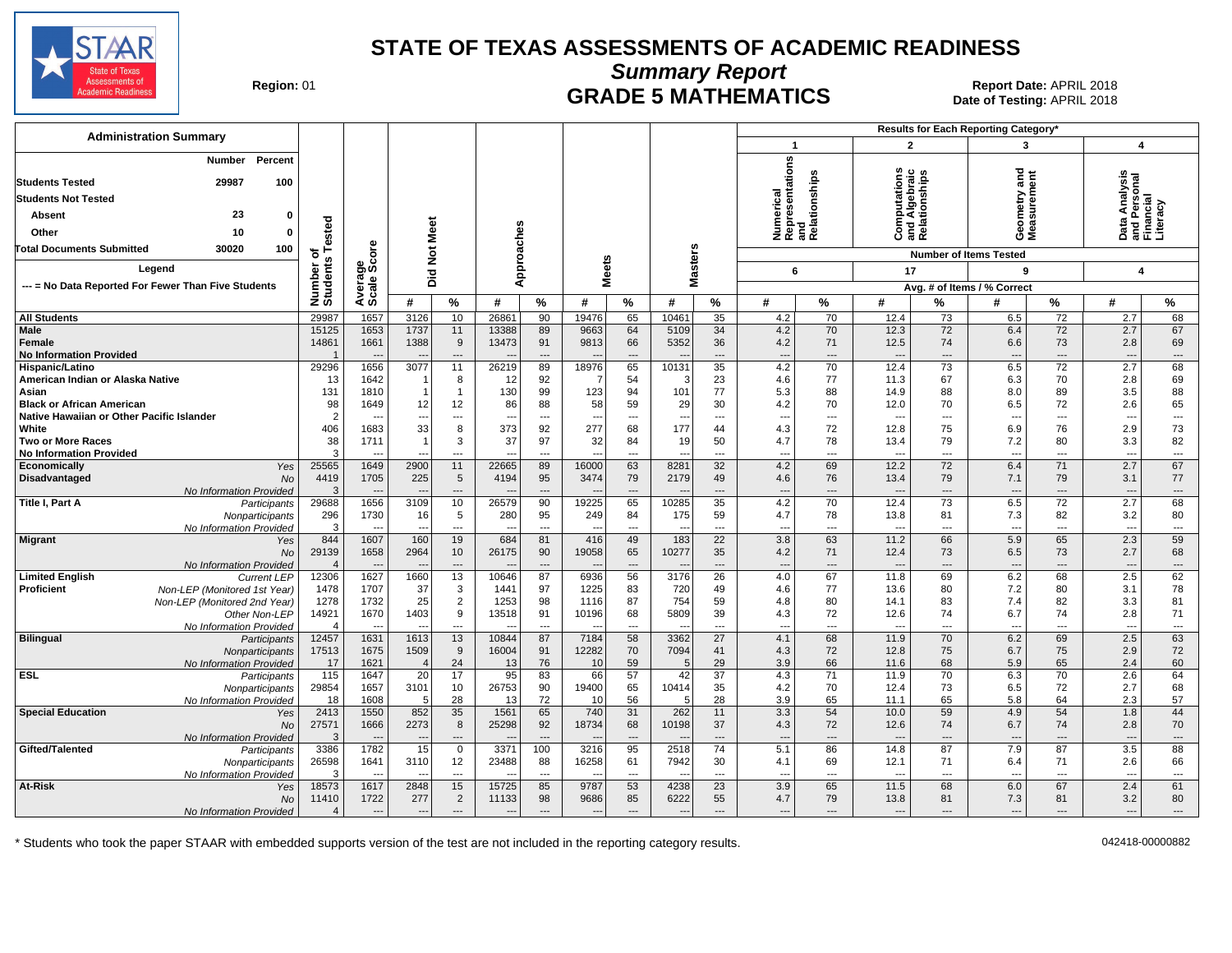

**Summary Report**

Region: 01 **Region: 01 CONTRIGE 5 READING Report Date: APRIL 2018**<br>Bate of Testing: APRIL 2018

| <b>Administration Summary</b>                                                            |                   |                          |                                                      |                               |                          |                          |                          |                                 |                                                      |                                 |                                              | <b>Results for Each Reporting Category</b><br>$\mathbf{3}$<br>$\overline{2}$ |                                                      |                                |                                                         |                          |
|------------------------------------------------------------------------------------------|-------------------|--------------------------|------------------------------------------------------|-------------------------------|--------------------------|--------------------------|--------------------------|---------------------------------|------------------------------------------------------|---------------------------------|----------------------------------------------|------------------------------------------------------------------------------|------------------------------------------------------|--------------------------------|---------------------------------------------------------|--------------------------|
|                                                                                          |                   |                          |                                                      |                               |                          |                          |                          |                                 |                                                      |                                 | $\mathbf{1}$                                 |                                                                              |                                                      |                                |                                                         |                          |
| Percent<br>Number<br><b>Students Tested</b><br>100<br>2071<br><b>Students Not Tested</b> |                   |                          |                                                      |                               |                          |                          |                          |                                 |                                                      |                                 | tanding/<br>Understa<br>Analysis<br>Across G | Genres                                                                       | Understanding/<br>Analysis of<br>Literary Texts      |                                | Understanding/<br>Analysis of<br>Informational<br>Texts |                          |
| Absent<br>n                                                                              |                   |                          |                                                      |                               |                          |                          |                          |                                 |                                                      |                                 |                                              |                                                                              |                                                      |                                |                                                         |                          |
| Other<br>n<br>n                                                                          | ested             |                          | Meet                                                 |                               |                          |                          |                          |                                 |                                                      |                                 |                                              |                                                                              |                                                      |                                |                                                         |                          |
| 100<br><b>Total Documents Submitted</b><br>2072                                          | ৳<br>w            | <b>ore</b>               | $\frac{5}{2}$                                        |                               |                          |                          |                          |                                 |                                                      |                                 |                                              |                                                                              | <b>Number of Items Tested</b>                        |                                |                                                         |                          |
| Legend                                                                                   | Number<br>Student | န္တပ္တိ                  |                                                      |                               | Approaches               |                          | <b>Meets</b>             |                                 | <b>Masters</b>                                       |                                 | 8                                            |                                                                              | 16                                                   |                                | 14                                                      |                          |
| --- = No Data Reported For Fewer Than Five Students                                      |                   | Avera                    | Did                                                  |                               |                          |                          |                          |                                 |                                                      |                                 |                                              |                                                                              | Avg. # of Items / % Correct                          |                                |                                                         |                          |
|                                                                                          |                   |                          | #                                                    | $\%$                          | #                        | $\%$                     | #                        | %                               | #                                                    | %                               | #                                            | $\%$                                                                         | #                                                    | %                              | #                                                       | %                        |
| <b>All Students</b>                                                                      | 2071              | S-1588                   | 458                                                  | 22                            | 1613                     | 78                       | 1139                     | 55                              | 496                                                  | 24                              | 5.5                                          | 69                                                                           | 10.7                                                 | 67                             | 8.9                                                     | 64                       |
| <b>Male</b>                                                                              | 988               | S-1569                   | 256                                                  | 26                            | 732                      | 74                       | 495                      | 50                              | 203                                                  | 21                              | 5.3                                          | 66                                                                           | 10.3                                                 | 64                             | 8.6                                                     | 62                       |
| Female                                                                                   | 1083              | S-1604                   | 202                                                  | 19                            | 881                      | 81                       | 644                      | 59                              | 293                                                  | 27                              | 5.7                                          | 71                                                                           | 11.2                                                 | 70                             | 9.2                                                     | 66                       |
| <b>No Information Provided</b>                                                           | $\Omega$          |                          | $\overline{\phantom{a}}$                             | $\hspace{1.5cm} \textbf{---}$ | $\sim$                   | $---$                    |                          | ---                             | $\overline{\phantom{a}}$                             | ---                             | $\overline{\phantom{a}}$                     | $\cdots$                                                                     | $\overline{\phantom{a}}$                             | $---$                          | $---$                                                   | $\overline{\phantom{a}}$ |
| Hispanic/Latino                                                                          | 2056              | $S-1587$                 | 455                                                  | $\overline{22}$               | 1601                     | 78                       | 1129                     | 55                              | 494                                                  | $\overline{24}$                 | 5.5                                          | 69                                                                           | 10.7                                                 | 67                             | 8.9                                                     | 64                       |
| American Indian or Alaska Native                                                         | 2                 | ---                      | $\overline{\phantom{a}}$                             | $---$                         | $\overline{\phantom{a}}$ | $---$                    |                          | $---$                           | ---                                                  | $---$                           | $---$                                        | ---                                                                          | $\overline{\phantom{a}}$                             | $---$                          | ---                                                     | $---$                    |
| Asian<br><b>Black or African American</b>                                                | $\Omega$          | ---<br>---               | $\sim$                                               | ---                           | ---                      | $\cdots$<br>---          |                          | ---<br>$\overline{\phantom{a}}$ | $\overline{\phantom{a}}$<br>$\overline{\phantom{a}}$ | $\overline{\phantom{a}}$<br>--- | $---$<br>$---$                               | ---<br>$\overline{\phantom{a}}$                                              | $\overline{\phantom{a}}$                             | ---<br>---                     | ---                                                     |                          |
| Native Hawaiian or Other Pacific Islander                                                |                   | $---$                    | $\overline{\phantom{a}}$<br>$\overline{\phantom{a}}$ | $\cdots$<br>$---$             | ---                      | $\overline{a}$           | $---$                    | $\sim$                          | ---                                                  | $---$                           | $---$                                        | $---$                                                                        | $\overline{\phantom{a}}$<br>$\overline{\phantom{a}}$ | $---$                          | ---                                                     | ---                      |
| White                                                                                    | 12                | S-1635                   | $\overline{2}$                                       | 17                            | 10                       | 83                       | 9                        | 75                              | $\overline{2}$                                       | 17                              | 5.8                                          | 73                                                                           | 11.7                                                 | 73                             | 10.0                                                    | 71                       |
| Two or More Races                                                                        | $\sqrt{ }$        | ---                      | ---                                                  | $---$                         | ---                      | $\overline{\phantom{a}}$ |                          | $\overline{\phantom{a}}$        | $\overline{\phantom{a}}$                             | $---$                           | $\overline{\phantom{a}}$                     | ---                                                                          | $\overline{\phantom{a}}$                             | $\overline{a}$                 | ---                                                     | ---                      |
| <b>No Information Provided</b>                                                           |                   | $\overline{a}$           | $\overline{\phantom{a}}$                             | $---$                         | $\overline{\phantom{a}}$ | $---$                    | $\overline{a}$           | $---$                           | $\overline{a}$                                       | $---$                           | $---$                                        | $---$                                                                        | $\overline{a}$                                       | $---$                          | $\overline{a}$                                          | $\overline{a}$           |
| Yes<br>Economically                                                                      | 1989              | S-1586                   | 445                                                  | 22                            | 1544                     | 78                       | 1089                     | 55                              | 472                                                  | 24                              | 5.5                                          | 68                                                                           | 10.7                                                 | 67                             | 8.9                                                     | 64                       |
| Disadvantaged<br><b>No</b>                                                               | 81                | S-1621                   | 12                                                   | 15                            | 69                       | 85                       | 50                       | 62                              | 24                                                   | 30                              | 6.0                                          | 75                                                                           | 11.6                                                 | 72                             | 9.2                                                     | 66                       |
| No Information Provided                                                                  |                   |                          |                                                      | $---$                         |                          | $\overline{a}$           |                          | $\overline{a}$                  | $\overline{\phantom{a}}$                             | $\overline{a}$                  | $\overline{\phantom{a}}$                     | $\overline{\phantom{a}}$                                                     |                                                      | $\overline{a}$                 | $\overline{\phantom{a}}$                                | ---                      |
| Title I, Part A<br>Participants                                                          | 2062              | S-1587                   | 456                                                  | 22                            | 1606                     | 78                       | 1132                     | 55                              | 494                                                  | 24                              | 5.5                                          | 69                                                                           | 10.7                                                 | 67                             | 8.9                                                     | 64                       |
| Nonparticipants                                                                          | 8                 | S-1632                   |                                                      | 13                            | 7                        | 88                       | 7                        | 88                              | $\overline{2}$                                       | 25                              | 5.9                                          | 73                                                                           | 12.1                                                 | 76                             | 9.8                                                     | 70                       |
| No Information Provided                                                                  |                   |                          |                                                      | $\overline{a}$                |                          | $\overline{a}$           |                          | $\sim$                          | $\overline{a}$                                       | $-$ --                          | $\sim$                                       | $---$                                                                        | $\sim$                                               | $\overline{a}$                 | $\overline{a}$                                          | $\overline{a}$           |
| <b>Migrant</b><br>Yes                                                                    | 65                | S-1553                   | $\overline{22}$                                      | 34                            | 43                       | 66                       | 26                       | 40                              | 14                                                   | $\overline{22}$                 | 5.4                                          | 67                                                                           | 9.8                                                  | 61                             | 8.1                                                     | 58                       |
| No                                                                                       | 2005              | S-1589                   | 435                                                  | 22                            | 1570                     | 78                       | 1113                     | 56                              | 482                                                  | 24                              | 5.5                                          | 69                                                                           | 10.8                                                 | 67                             | 9.0                                                     | 64                       |
| No Information Provided                                                                  |                   |                          |                                                      | $---$                         |                          | $\overline{a}$           |                          | ---                             | $\overline{\phantom{a}}$                             | $\overline{a}$                  | ---                                          | $\overline{\phantom{a}}$                                                     | $\overline{\phantom{a}}$                             | $\overline{a}$                 | $\overline{\phantom{a}}$                                | ---                      |
| <b>Current LEP</b><br><b>Limited English</b>                                             | 2058              | $S-1588$                 | 449                                                  | $\overline{22}$               | 1609                     | 78                       | 1136                     | 55                              | 495                                                  | $\overline{24}$                 | 5.5                                          | 69                                                                           | 10.8                                                 | 67                             | 8.9                                                     | 64                       |
| <b>Proficient</b><br>Non-LEP (Monitored 1st Year)                                        | $\overline{2}$    | $---$                    | $\overline{\phantom{a}}$                             | $\sim$                        | $\overline{a}$           | $\overline{a}$           |                          | $---$                           | $- - -$                                              | $---$                           | $---$                                        | $---$                                                                        | $\overline{a}$                                       | $-$                            | ---                                                     | ---                      |
| Non-LEP (Monitored 2nd Year)                                                             | $\mathbf 0$       | ---                      | $\overline{\phantom{a}}$                             | $\overline{a}$                | ---                      | $\overline{\phantom{a}}$ |                          | $\overline{\phantom{a}}$        | $\overline{\phantom{a}}$                             | ---                             | $\overline{\phantom{a}}$                     | $\qquad \qquad \cdots$                                                       | $\overline{\phantom{a}}$                             | ---                            | ---                                                     | ---                      |
| Other Non-LEP<br>No Information Provided                                                 | 10                | S-1505                   | $\overline{7}$                                       | 70<br>$\overline{a}$          | 3                        | 30<br>$\overline{a}$     | $\overline{2}$           | 20<br>$\overline{a}$            | $\mathbf{1}$<br>$\overline{a}$                       | 10<br>$- - -$                   | 4.1<br>$\overline{a}$                        | 51<br>$\overline{a}$                                                         | 8.3<br>$\sim$                                        | 52<br>$\overline{\phantom{a}}$ | 7.5<br>$\overline{\phantom{a}}$                         | 54<br>$\overline{a}$     |
|                                                                                          | 2057              | S-1588                   | 450                                                  | $\overline{22}$               | 1607                     | 78                       | 1135                     | 55                              |                                                      | 24                              | 5.5                                          | 69                                                                           | 10.8                                                 | 67                             | 8.9                                                     | 64                       |
| <b>Bilingual</b><br>Participants<br>Nonparticipants                                      | 11                | S-1491                   | $\overline{7}$                                       | 64                            | $\overline{4}$           | 36                       | 3                        | 27                              | 496<br>$\mathbf 0$                                   | $\mathbf{0}$                    | 4.0                                          | 50                                                                           | 9.0                                                  | 56                             | 7.2                                                     | 51                       |
| No Information Provided                                                                  | 3                 | $\overline{\phantom{a}}$ | $\overline{\phantom{a}}$                             | $---$                         | $\overline{\phantom{a}}$ | $---$                    | $\overline{\phantom{a}}$ | $---$                           | $---$                                                | $---$                           | $---$                                        | $---$                                                                        | $\overline{a}$                                       | $---$                          | $\overline{\phantom{a}}$                                | $---$                    |
| <b>ESL</b><br>Participants                                                               | $\overline{2}$    | $\overline{\phantom{a}}$ | $\sim$                                               | $\overline{\phantom{a}}$      | $\overline{\phantom{a}}$ | ---                      |                          | $\overline{\phantom{a}}$        | $\overline{\phantom{a}}$                             | $---$                           | $\overline{\phantom{a}}$                     | ---                                                                          | ---                                                  | $\overline{\phantom{a}}$       | ---                                                     | $\overline{\phantom{a}}$ |
| Nonparticipants                                                                          | 2066              | S-1588                   | 455                                                  | 22                            | 1611                     | 78                       | 1138                     | 55                              | 496                                                  | 24                              | 5.5                                          | 69                                                                           | 10.8                                                 | 67                             | 8.9                                                     | 64                       |
| No Information Provided                                                                  | Ŀ                 |                          | $\sim$                                               | $\cdots$                      |                          | $\hspace{0.05cm} \ldots$ |                          | ---                             | ---                                                  | ---                             | $\overline{\phantom{a}}$                     | ---                                                                          | $\overline{\phantom{a}}$                             | ---                            | $\overline{\phantom{a}}$                                | ---                      |
| <b>Special Education</b><br>Yes                                                          | 131               | $S-1437$                 | 85                                                   | 65                            | 46                       | 35                       | 20                       | 15                              | 6                                                    | $5\phantom{.0}$                 | 3.6                                          | 45                                                                           | 7.4                                                  | 46                             | 6.1                                                     | 44                       |
| No                                                                                       | 1939              | S-1598                   | 372                                                  | 19                            | 1567                     | 81                       | 1119                     | 58                              | 490                                                  | 25                              | 5.6                                          | 70                                                                           | 11.0                                                 | 69                             | 9.1                                                     | 65                       |
| No Information Provided                                                                  |                   |                          | $\overline{\phantom{a}}$                             | $\overline{\phantom{a}}$      |                          | $\overline{\phantom{a}}$ |                          | ---                             | $\overline{\phantom{a}}$                             | $\overline{a}$                  | $\overline{a}$                               | ---                                                                          | $\overline{\phantom{a}}$                             | $\overline{\phantom{a}}$       | $\overline{\phantom{a}}$                                | $\overline{\phantom{a}}$ |
| Gifted/Talented<br>Participants                                                          | 64                | $S-1774$                 |                                                      | $\overline{2}$                | 63                       | 98                       | 60                       | 94                              | 48                                                   | 75                              | 7.2                                          | 89                                                                           | 13.8                                                 | 87                             | 12.0                                                    | 86                       |
| Nonparticipants                                                                          | 2005              | S-1582                   | 455                                                  | 23                            | 1550                     | 77                       | 1079                     | 54                              | 448                                                  | 22                              | 5.4                                          | 68                                                                           | 10.7                                                 | 67                             | 8.8                                                     | 63                       |
| No Information Provided                                                                  | $\overline{2}$    | $\overline{a}$           | $\sim$                                               | $\overline{a}$                |                          | ---                      |                          | $---$                           | $\overline{\phantom{a}}$                             | $\overline{a}$                  | $\overline{a}$                               | ---                                                                          | ---                                                  | $\overline{\phantom{a}}$       | ---                                                     | $\overline{\phantom{a}}$ |
| At-Risk<br>Yes                                                                           | 2048              | $S-1588$                 | 449                                                  | $\overline{22}$               | 1599                     | 78                       | 1128                     | $\overline{55}$                 | 491                                                  | 24                              | 5.5                                          | 69                                                                           | 10.7                                                 | 67                             | 8.9                                                     | 64                       |
| No                                                                                       | 22                | S-1582                   | 8                                                    | 36                            | 14                       | 64                       | 11                       | 50                              | 5                                                    | 23                              | 5.0                                          | 62                                                                           | 11.0                                                 | 69                             | 8.4                                                     | 60                       |
| No Information Provided                                                                  | $\overline{1}$    |                          | $\overline{\phantom{a}}$                             | $\qquad \qquad \cdots$        | $\overline{\phantom{a}}$ | ---                      |                          | ---                             |                                                      | $\overline{a}$                  |                                              | $\overline{\phantom{a}}$                                                     | $\overline{\phantom{a}}$                             |                                | $\overline{a}$                                          | ---                      |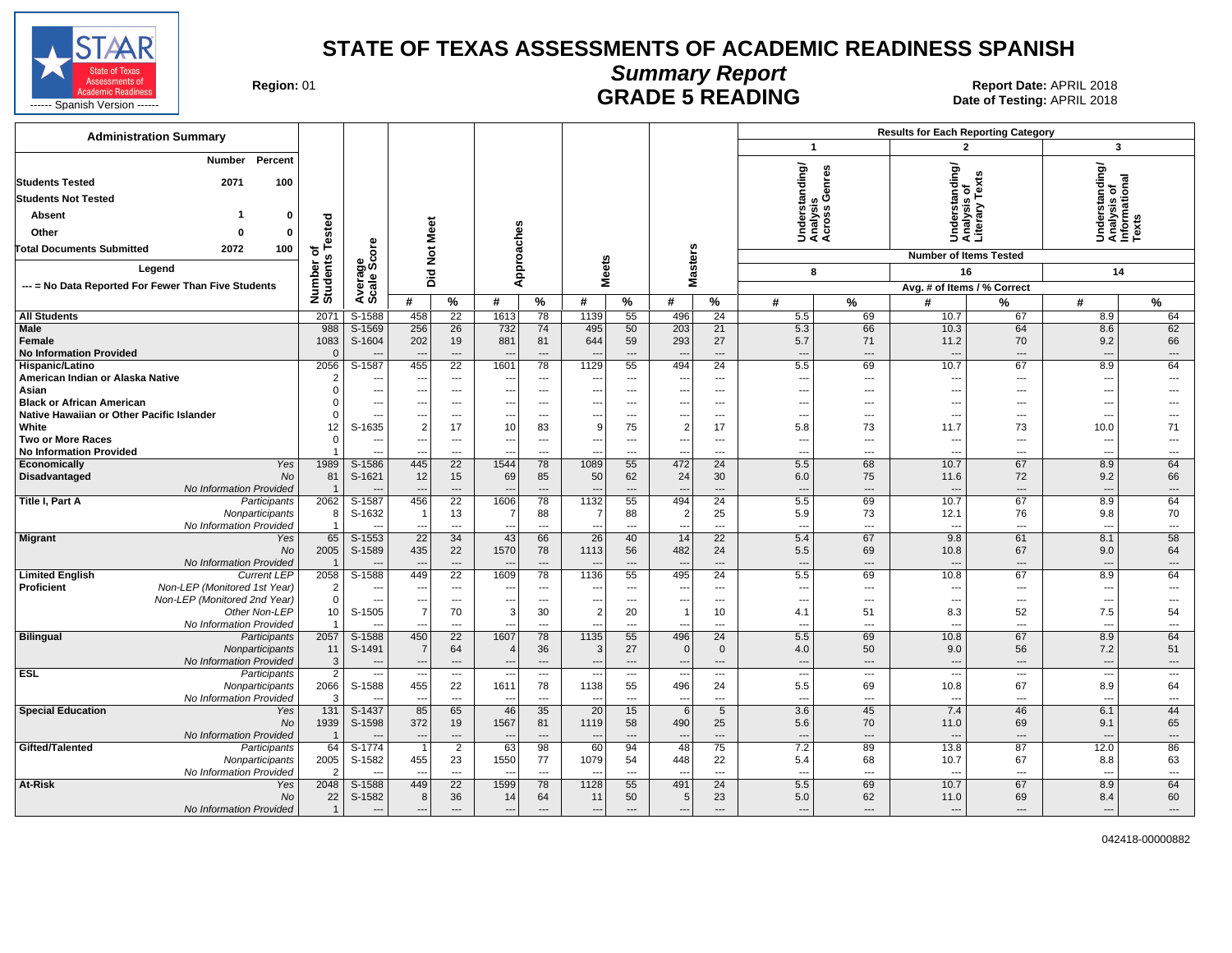

**Summary Report**

Region: 01 **Region: 01 Date: APRIL 2018**<br>Bate of Testing: APRIL 2018

| <b>Administration Summary</b>                                                 |                         |                          |                                |                            |                                 |                                |                                            |                 |                          |                                |                                                      |                          |                                                                    |                          | <b>Results for Each Reporting Category</b> |                                |                                                        |                                |
|-------------------------------------------------------------------------------|-------------------------|--------------------------|--------------------------------|----------------------------|---------------------------------|--------------------------------|--------------------------------------------|-----------------|--------------------------|--------------------------------|------------------------------------------------------|--------------------------|--------------------------------------------------------------------|--------------------------|--------------------------------------------|--------------------------------|--------------------------------------------------------|--------------------------------|
|                                                                               |                         |                          |                                |                            |                                 |                                |                                            |                 |                          |                                | $\mathbf{1}$                                         |                          | $\overline{2}$                                                     |                          | 3                                          |                                | 4                                                      |                                |
| Percent<br>Number<br><b>Students Tested</b><br>520<br>100                     |                         |                          |                                |                            |                                 |                                |                                            |                 |                          |                                | Numerical<br>Representations<br>and<br>Relationships |                          | <b>SC</b><br><b>Computations</b><br>and Algebraic<br>Relationships |                          | and<br>metry and<br>isurement              |                                | Data Analysis<br>and Personal<br>Financial<br>Literacy |                                |
| <b>Students Not Tested</b>                                                    |                         |                          |                                |                            |                                 |                                |                                            |                 |                          |                                |                                                      |                          |                                                                    |                          |                                            |                                |                                                        |                                |
| Absent<br>0                                                                   |                         |                          |                                |                            |                                 |                                |                                            |                 |                          |                                |                                                      |                          |                                                                    |                          |                                            |                                |                                                        |                                |
| Other<br>0<br>O                                                               | ested                   |                          | <b>Meet</b>                    |                            |                                 |                                |                                            |                 |                          |                                |                                                      |                          |                                                                    |                          | <b>g</b> g<br>ŏέ                           |                                |                                                        |                                |
| <b>Total Documents Submitted</b><br>521<br>100                                | ㅎ                       |                          | ă                              |                            |                                 |                                |                                            |                 |                          |                                |                                                      |                          |                                                                    |                          | <b>Number of Items Tested</b>              |                                |                                                        |                                |
| Legend                                                                        | w                       | Average<br>Scale Score   |                                |                            | Approaches                      |                                | eets                                       |                 | <b>Masters</b>           |                                | 6                                                    |                          | 17                                                                 |                          | 9                                          |                                | 4                                                      |                                |
| --- = No Data Reported For Fewer Than Five Students                           |                         |                          | Ξä                             |                            |                                 |                                | ź                                          |                 |                          |                                |                                                      |                          |                                                                    |                          | Avg. # of Items / % Correct                |                                |                                                        |                                |
|                                                                               | Number<br>Student:      |                          | #                              | $\%$                       | #                               | $\%$                           | #                                          | $\%$            | #                        | $\%$                           | #                                                    | %                        | #                                                                  | %                        | #                                          | $\%$                           | #                                                      | %                              |
| <b>All Students</b>                                                           | 520                     | 1570                     | 165                            | 32                         | 355                             | 68                             | 196                                        | $\overline{38}$ | 88                       | 17                             | 3.4                                                  | 56                       | 10.5                                                               | 62                       | 5.2                                        | 57                             | 2.0                                                    | 50                             |
| Male                                                                          | 245                     | 1576                     | 68                             | 28                         | 177                             | 72                             | 96                                         | 39              | 45                       | 18                             | 3.4                                                  | 57                       | 10.7                                                               | 63                       | 5.2                                        | 58                             | 2.1                                                    | 52                             |
| Female                                                                        | 275                     | 1564                     | 97                             | 35                         | 178                             | 65                             | 100                                        | 36              | 43                       | 16                             | 3.3                                                  | 56                       | 10.3                                                               | 61                       | 5.1                                        | 57                             | 1.9                                                    | 49                             |
| <b>No Information Provided</b>                                                | $\mathsf{C}$            |                          |                                | $---$                      |                                 | $\overline{a}$                 |                                            | ---             |                          | ---                            | $\overline{\phantom{a}}$                             | $\overline{\phantom{a}}$ | $\overline{\phantom{a}}$                                           | ---                      | $\overline{a}$                             | $---$                          | ---                                                    | ---                            |
| Hispanic/Latino                                                               | 513                     | 1570                     | 164                            | 32                         | 349                             | 68                             | 193                                        | 38              | 87                       | 17                             | 3.4                                                  | 56                       | 10.5                                                               | 62                       | 5.2                                        | 57                             | 2.0                                                    | 50                             |
| American Indian or Alaska Native                                              |                         | $---$                    | $\overline{\phantom{a}}$       | $\overline{a}$             | ---                             | $\overline{a}$                 | $\sim$                                     | ---             | $\overline{a}$           | $\overline{\phantom{a}}$       | $\overline{\phantom{a}}$                             | $\overline{a}$           | $---$                                                              | $\overline{a}$           | $\overline{a}$                             | $\overline{a}$                 | $\overline{\phantom{a}}$                               | $\overline{\phantom{a}}$       |
| Asian                                                                         | C                       | ---                      |                                | $---$                      |                                 | $---$                          |                                            | ---             | ---                      | ---                            | --                                                   | ---                      | ---                                                                | ---                      | --                                         | $---$                          | ---                                                    | ---                            |
| <b>Black or African American</b><br>Native Hawaiian or Other Pacific Islander |                         | ---<br>---               |                                | $\overline{a}$<br>$\cdots$ | --                              | ---<br>$---$                   |                                            | ---<br>---      | ---<br>---               | ---<br>---                     | ---<br>--                                            | ---<br>---               | ---<br>$---$                                                       | ---<br>---               | ---                                        | ---<br>$---$                   | ---<br>---                                             | ---<br>---                     |
| White                                                                         |                         | 1587                     |                                | 20                         | $\overline{4}$                  | 80                             | $\overline{\phantom{a}}$<br>3 <sup>1</sup> | 60              | $\mathbf{1}$             | 20                             | 3.4                                                  | 57                       | 11.2                                                               | 66                       | 5.4                                        | 60                             | 2.4                                                    | 60                             |
| <b>Two or More Races</b>                                                      |                         | ---                      | $\sim$                         | $\cdots$                   | $\overline{\phantom{a}}$        | $\hspace{0.05cm} \ldots$       | ---                                        | ---             | ---                      | ---                            | $\overline{\phantom{a}}$                             | ---                      | $\qquad \qquad \cdots$                                             | ---                      | ---                                        | $\qquad \qquad \cdots$         | $\overline{\phantom{a}}$                               | ---                            |
| <b>No Information Provided</b>                                                |                         | $---$                    |                                | $\cdots$                   | --                              | $---$                          | $\overline{\phantom{a}}$                   | ---             | ---                      | ---                            | ---                                                  | ---                      | $\ddotsc$                                                          | $---$                    | $---$                                      | $---$                          | ---                                                    | ---                            |
| Economically<br>Yes                                                           | 479                     | 1570                     | 152                            | 32                         | 327                             | 68                             | 180                                        | 38              | 80                       | 17                             | 3.4                                                  | 56                       | 10.5                                                               | 62                       | 5.2                                        | 57                             | 2.0                                                    | 50                             |
| <b>Disadvantaged</b><br><b>No</b>                                             | 40                      | 1572                     | 13                             | 33                         | 27                              | 68                             | 16                                         | 40              | 8                        | 20                             | 3.3                                                  | 55                       | 10.2                                                               | 60                       | 5.3                                        | 59                             | 2.2                                                    | 54                             |
| No Information Provided                                                       |                         |                          |                                | ---                        |                                 | $\overline{a}$                 |                                            | ---             |                          | ---                            | $\overline{\phantom{a}}$                             | $\overline{a}$           | $\overline{\phantom{a}}$                                           | $\overline{a}$           | $\overline{\phantom{a}}$                   | $\qquad \qquad \cdots$         | $\overline{\phantom{a}}$                               | ---                            |
| Title I, Part A<br>Participants                                               | 513                     | 1569                     | 165                            | 32                         | 348                             | 68                             | 191                                        | $\overline{37}$ | 85                       | 17                             | 3.3                                                  | 56                       | 10.5                                                               | 61                       | 5.1                                        | 57                             | 2.0                                                    | 50                             |
| Nonparticipants                                                               | 6                       | 1672                     | $\Omega$                       | $\mathbf 0$                | 6                               | 100                            | $5\phantom{.0}$                            | 83              | 3                        | 50                             | 4.7                                                  | 78                       | 13.5                                                               | 79                       | 6.2                                        | 69                             | 3.2                                                    | 79                             |
| No Information Provided                                                       | $\mathbf{1}$            |                          |                                | $\overline{\phantom{a}}$   | ---                             | $\overline{\phantom{a}}$       | $\overline{\phantom{a}}$                   | ---             | ---                      | ---                            | ---                                                  | ---                      | $\overline{\phantom{a}}$                                           | ---                      | $\overline{\phantom{a}}$                   | $\overline{\phantom{a}}$       | $\overline{\phantom{a}}$                               | ---                            |
| <b>Migrant</b><br>Yes                                                         | 9                       | 1553                     | $\mathcal{R}$                  | 33                         | 6                               | 67                             | 3                                          | 33              | $\overline{2}$           | 22                             | 2.9                                                  | 48                       | 10.3                                                               | 61                       | 4.8                                        | 53                             | 2.0                                                    | 50                             |
| <b>No</b>                                                                     | 510                     | 1570                     | 162                            | 32                         | 348                             | 68                             | 193                                        | 38              | 86                       | 17                             | 3.4                                                  | 56                       | 10.5                                                               | 62                       | 5.2                                        | 57                             | 2.0                                                    | 50                             |
| No Information Provided                                                       |                         |                          |                                | ---                        |                                 |                                |                                            | ---             |                          | ---                            | $\overline{\phantom{a}}$                             | ---                      | ---                                                                | $\overline{\phantom{a}}$ | $\overline{\phantom{a}}$                   | $\overline{\phantom{a}}$       | $\overline{\phantom{a}}$                               | ---                            |
| <b>Limited English</b><br><b>Current LEP</b><br><b>Proficient</b>             | 513<br>-1               | 1572<br>$\overline{a}$   | 159                            | 31<br>$\overline{a}$       | 354<br>$\overline{\phantom{a}}$ | 69<br>$\overline{a}$           | 196<br>$\overline{a}$                      | 38<br>---       | 88<br>$-$                | 17<br>$---$                    | 3.4<br>---                                           | 56<br>---                | 10.5<br>$- - -$                                                    | 62<br>$\overline{a}$     | 5.2<br>$\sim$                              | 58<br>$---$                    | 2.0                                                    | 51<br>---                      |
| Non-LEP (Monitored 1st Year)<br>Non-LEP (Monitored 2nd Year)                  | $\mathbf 0$             | ---                      | --<br>$\overline{\phantom{a}}$ | $\overline{\phantom{a}}$   | ---                             | ---                            | $\overline{\phantom{a}}$                   | ---             | ---                      | ---                            | ---                                                  | ---                      | $\overline{\phantom{a}}$                                           | $\overline{\phantom{a}}$ | $\overline{\phantom{a}}$                   | $\overline{\phantom{a}}$       | $\overline{\phantom{a}}$<br>---                        | ---                            |
| Other Non-LEP                                                                 | 5                       | 1408                     | 5                              | 100                        | $\Omega$                        | $\mathbf 0$                    | $\Omega$                                   | $\overline{0}$  | $\mathbf 0$              | $\mathbf 0$                    | 1.8                                                  | 30                       | 6.2                                                                | 36                       | 2.8                                        | 31                             | 0.6                                                    | 15                             |
| No Information Provided                                                       |                         | $\overline{a}$           | --                             | $---$                      | ---                             | $---$                          | $- -$                                      | ---             | ---                      | $\overline{a}$                 | ---                                                  | ---                      | $---$                                                              | $---$                    | $---$                                      | $---$                          | $\overline{\phantom{a}}$                               | ---                            |
| <b>Bilingual</b><br>Participants                                              | 510                     | 1572                     | 157                            | 31                         | 353                             | 69                             | 195                                        | 38              | 87                       | 17                             | 3.4                                                  | 56                       | 10.5                                                               | 62                       | 5.2                                        | 58                             | 2.0                                                    | 51                             |
| Nonparticipants                                                               | $\overline{7}$          | 1423                     |                                | 100                        | $\Omega$                        | $\mathbf 0$                    | $\mathbf 0$                                | $\mathbf 0$     | $\mathbf 0$              | $\mathbf 0$                    | 1.9                                                  | 31                       | 6.6                                                                | 39                       | 3.0                                        | 33                             | 0.7                                                    | 18                             |
| No Information Provided                                                       | 3                       | $\overline{a}$           | $\overline{\phantom{a}}$       | $---$                      | $\overline{\phantom{a}}$        | $---$                          | $\overline{\phantom{a}}$                   | ---             | $\overline{\phantom{a}}$ | $---$                          | $\overline{\phantom{a}}$                             | $\overline{\phantom{a}}$ | $---$                                                              | $---$                    | $---$                                      | $\cdots$                       | $\overline{\phantom{a}}$                               | $\hspace{0.05cm} \ldots$       |
| <b>ESL</b><br>Participants                                                    | $\overline{2}$          | $\overline{\phantom{a}}$ | ж.                             | $\cdots$                   | $\overline{\phantom{a}}$        | $\hspace{0.05cm} \ldots$       | $\overline{\phantom{a}}$                   | ---             | $\overline{\phantom{a}}$ | ---                            | $\overline{\phantom{a}}$                             | ---                      | $\qquad \qquad \cdots$                                             | $\qquad \qquad \cdots$   | $\overline{\phantom{a}}$                   | $\qquad \qquad \cdots$         | $\overline{\phantom{a}}$                               | ---                            |
| Nonparticipants                                                               | 515                     | 1570                     | 162                            | 31                         | 353                             | 69                             | 195                                        | 38              | 87                       | 17                             | 3.4                                                  | 56                       | 10.5                                                               | 62                       | 5.2                                        | 57                             | 2.0                                                    | 50                             |
| No Information Provided                                                       | 3                       | $\ddotsc$                | $\overline{\phantom{a}}$       | $\overline{\phantom{a}}$   | $\sim$                          | ---                            | $\sim$                                     | ---             | $\sim$                   | ---                            | ---                                                  | ---                      | $---$                                                              | $\overline{\phantom{a}}$ | $\overline{\phantom{a}}$                   | $\overline{\phantom{a}}$       | $\overline{\phantom{a}}$                               | $\ldots$                       |
| <b>Special Education</b><br>Yes                                               | 10                      | 1496                     |                                | 40                         | 6                               | 60                             | $\overline{2}$                             | $\overline{20}$ | $\overline{0}$           | $\overline{0}$                 | 3.1                                                  | 52                       | 9.1                                                                | 54                       | 3.4                                        | 38                             | 1.3                                                    | 33                             |
| <b>No</b>                                                                     | 509                     | 1571                     | 161                            | 32                         | 348                             | 68                             | 194                                        | 38              | 88                       | 17                             | 3.4                                                  | 56                       | 10.5                                                               | 62                       | 5.2                                        | 58                             | 2.0                                                    | 51                             |
| No Information Provided                                                       | $\overline{\mathbf{1}}$ | $\overline{a}$           | <b>.</b>                       | $\overline{a}$             | ---                             | $\overline{\phantom{a}}$       | $\overline{\phantom{a}}$                   | ---             | $\overline{\phantom{a}}$ | $---$                          | $\overline{\phantom{a}}$                             | $\overline{\phantom{a}}$ | $---$                                                              | $\overline{a}$           | $---$                                      | $---$                          | $\overline{a}$                                         | $\cdots$                       |
| Gifted/Talented<br>Participants                                               | 3                       | $\overline{\phantom{a}}$ | $\overline{\phantom{a}}$       | $\cdots$                   | $\overline{\phantom{a}}$        | $\hspace{0.05cm} \ldots$       | $\overline{\phantom{a}}$                   | ---             | $\overline{\phantom{a}}$ | $\hspace{0.05cm} \ldots$       | $\overline{\phantom{a}}$                             | ---                      | $\cdots$                                                           | $\qquad \qquad \cdots$   | $\ddotsc$                                  | $\scriptstyle\cdots$           | $\overline{\phantom{a}}$                               | $\cdots$                       |
| Nonparticipants                                                               | 515<br>$\overline{2}$   | 1569<br>$\sim$           | 164                            | 32<br>---                  | 351                             | 68<br>$\overline{\phantom{a}}$ | 194                                        | 38<br>---       | 86                       | 17<br>$\overline{\phantom{a}}$ | 3.4<br>---                                           | 56<br>---                | 10.5<br>$\overline{\phantom{a}}$                                   | 62<br>$---$              | 5.2<br>$\overline{\phantom{a}}$            | 57<br>$\overline{\phantom{a}}$ | 2.0                                                    | 50<br>$\overline{\phantom{a}}$ |
| No Information Provided<br>At-Risk<br>Yes                                     | 503                     | 1572                     | --<br>156                      | 31                         | $\sim$<br>347                   | 69                             | $\overline{\phantom{a}}$<br>192            | 38              | ---<br>86                | 17                             | 3.4                                                  | 57                       | 10.5                                                               | 62                       | 5.2                                        | 58                             | ---<br>2.0                                             | 51                             |
| No                                                                            | 16                      | 1499                     | 9                              | 56                         | $\overline{7}$                  | 44                             | 4                                          | 25              | $\overline{2}$           | 13                             | 2.4                                                  | 41                       | 8.8                                                                | 52                       | 4.3                                        | 47                             | 1.5                                                    | 38                             |
| No Information Provided                                                       | $\overline{1}$          | $\overline{\phantom{a}}$ |                                | $\cdots$                   | $\overline{\phantom{a}}$        | $\overline{\phantom{a}}$       |                                            | ---             | $\overline{\phantom{a}}$ | ---                            | $\overline{\phantom{a}}$                             | ---                      | $\overline{\phantom{a}}$                                           | ---                      | $\overline{\phantom{a}}$                   | $\overline{\phantom{a}}$       | ---                                                    | ---                            |
|                                                                               |                         |                          |                                |                            |                                 |                                |                                            |                 |                          |                                |                                                      |                          |                                                                    |                          |                                            |                                |                                                        |                                |

042418-00000882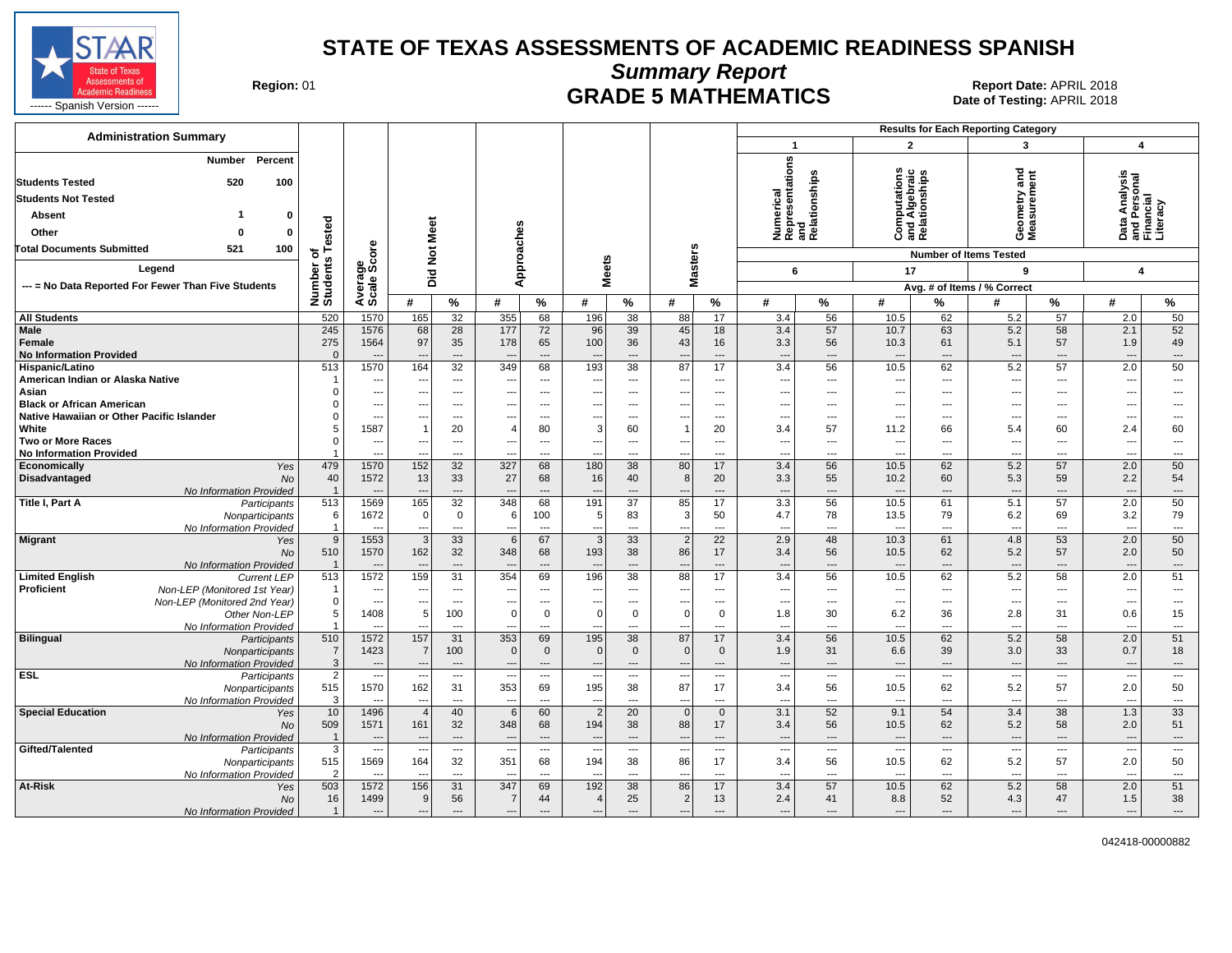

# **Summary Report**

Region: 01 **Region: 01 CONTRIGGLARGE 8 READING Report Date: APRIL 2018**<br>Date of Testing: APRIL 2018 Date of Testing: APRIL 2018

| $\overline{\mathbf{3}}$<br>$\mathbf{1}$<br>$\mathbf{2}$<br>Percent<br><b>Number</b><br>Understanding/<br>Analysis<br>Across Genres<br>Understanding/<br>Analysis of<br>Informational<br>Texts<br>rrstanding/<br>ysis of<br>y.<br>95<br><b>Students Tested</b><br>30064<br><b>Students Not Tested</b><br>2<br>108<br>$\mathbf 0$<br>Absent<br>Number of<br>Students Tested<br>Under<br>Analys<br>Literal<br>Not Meet<br>Approaches<br>Other<br>1577<br>5<br><b>ore</b><br><b>Masters</b><br>31749<br><b>Total Documents Submitted</b><br>100<br><b>Number of Items Tested</b><br><b>Meets</b><br>န္တပ္ကိ<br>Legend<br>17<br>8<br>19<br>Бid<br>Average<br>--- = No Data Reported For Fewer Than Five Students<br>Avg. # of Items / % Correct<br>#<br>%<br>#<br>%<br>#<br>%<br>#<br>%<br>%<br>$\%$<br>#<br>#<br>#<br>%<br>30064<br>28<br>21754<br>72<br>12119<br>40<br>20<br>64<br>1663<br>8310<br>6138<br>5.4<br>67<br>13.2<br>69<br>10.9<br><b>All Students</b><br>62<br>Male<br>15373<br>1647<br>4971<br>32<br>10402<br>5486<br>36<br>2672<br>17<br>5.1<br>64<br>12.6<br>66<br>68<br>10.6<br>23<br>14686<br>1681<br>11349<br>77<br>3465<br>70<br>73<br>66<br>Female<br>3337<br>6631<br>45<br>24<br>5.6<br>13.8<br>11.3<br>60<br>68<br>48<br><b>No Information Provided</b><br>5<br>1624<br>$\overline{2}$<br>40<br>40<br>20<br>5.2<br>65<br>13.0<br>8.2<br>28<br>21141<br>72<br>5.3<br>64<br>29335<br>1662<br>8194<br>11691<br>40<br>5880<br>20<br>67<br>13.2<br>69<br>10.9<br>Hispanic/Latino<br>55<br>36<br>5.0<br>63<br>American Indian or Alaska Native<br>14<br>1619<br>-5<br><b>S</b><br>64<br>29<br>-3<br>21<br>12.1<br>64<br>9.4<br>95<br>94<br>76<br>49<br>82<br>84<br>1782<br>$\overline{1}$<br>$\overline{1}$<br>99<br>80<br>52<br>6.6<br>15.8<br>83<br>14.3<br>Asian<br>137<br>1687<br>34<br>25<br>75<br>65<br>31<br>23<br>71<br>72<br>68<br><b>Black or African American</b><br>103<br>47<br>5.7<br>13.6<br>11.6<br>Native Hawaiian or Other Pacific Islander<br>$\overline{2}$<br>$\qquad \qquad \cdots$<br>$\overline{\phantom{a}}$<br>---<br>$\overline{\phantom{a}}$<br>$\sim$<br>$\overline{\phantom{a}}$<br>---<br>$\sim$<br>---<br>$---$<br>$\sim$<br>$---$<br>$\overline{\phantom{a}}$<br>$\sim$<br>459<br>1716<br>72<br>387<br>267<br>163<br>73<br>73<br>16<br>84<br>58<br>36<br>5.9<br>76<br>12.4<br>White<br>14.4<br>18<br>3<br>76<br><b>Two or More Races</b><br>1757<br>17<br>15<br>83<br>12<br>67<br>g<br>50<br>6.2<br>77<br>15.6<br>82<br>12.9<br><b>No Information Provided</b><br>$\overline{4}$<br>$\overline{\phantom{a}}$<br>$\overline{\phantom{a}}$<br>$\overline{a}$<br>$\sim$<br>$\overline{\phantom{a}}$<br>$\overline{\phantom{a}}$<br>$\overline{a}$<br>$\overline{\phantom{a}}$<br>$\overline{a}$<br>$---$<br>$\overline{a}$<br>---<br>$\overline{a}$<br>$---$<br>$\overline{a}$<br>1652<br>30<br>9279<br>$\overline{37}$<br>4425<br>17<br>5.2<br>62<br>Yes<br>25368<br>7699<br>17669<br>70<br>65<br>12.9<br>68<br>10.6<br>Economically<br>Disadvantaged<br>No<br>4690<br>1726<br>608<br>13<br>4082<br>87<br>2838<br>61<br>1712<br>37<br>6.0<br>76<br>14.8<br>78<br>12.7<br>74<br>50<br>33<br>17<br>50<br>42<br>No Information Provided<br>1546<br>3<br>50<br>÷<br>4.5<br>56<br>9.5<br>7.2<br>6<br>29884<br>8257<br>28<br>21627<br>72<br>12048<br>40<br>6097<br>20<br>5.4<br>67<br>69<br>10.9<br>64<br>Title I, Part A<br>1663<br>13.2<br>Participants<br>63<br>175<br>1664<br>51<br>29<br>71<br>69<br>39<br>40<br>23<br>5.4<br>68<br>69<br>Nonparticipants<br>124<br>13.1<br>10.7<br>60<br>48<br>1600<br>$\overline{2}$<br>40<br>$\mathcal{P}$<br>40<br>20<br>5.0<br>63<br>60<br>No Information Provided<br>5<br>-3<br>$\overline{1}$<br>11.4<br>8.2<br>1001<br>406<br>595<br>59<br>240<br>24<br>91<br>4.8<br>60<br>12.0<br>63<br>9.5<br>56<br>1614<br>41<br>9<br><b>Migrant</b><br>Yes<br>21156<br>65<br>29054<br>1665<br>7898<br>27<br>73<br>11877<br>41<br>6046<br>21<br>5.4<br>67<br>70<br><b>No</b><br>13.2<br>11.0<br>67<br>22<br>9<br>1512<br>33<br>3.7<br>46<br>8.2<br>43<br>6.4<br>38<br>No Information Provided<br>6<br>÷<br>11<br>- 1<br>55<br>53<br>56<br>49<br>8902<br>1574<br>4936<br>3966<br>45<br>1113<br>13<br>366<br>4.3<br>10.6<br>8.3<br><b>Limited English</b><br><b>Current LEP</b><br>4<br><b>Proficient</b><br>Non-LEP (Monitored 1st Year)<br>13<br>220<br>5.7<br>71<br>75<br>70<br>1255<br>1688<br>157<br>1098<br>87<br>551<br>44<br>18<br>14.2<br>11.9<br>52<br>371<br>75<br>77<br>74<br>Non-LEP (Monitored 2nd Year)<br>1499<br>1711<br>113<br>8<br>1386<br>92<br>786<br>25<br>6.0<br>14.7<br>12.6<br>17<br>15300<br>83<br>9667<br>53<br>5180<br>73<br>75<br>71<br>Other Non-LEP<br>18401<br>1701<br>3101<br>28<br>5.8<br>14.3<br>12.0<br>45<br>43<br>57<br>29<br>59<br>55<br>No Information Provided<br>$\overline{7}$<br>1569<br>3<br>14<br>4.7<br>10.4<br>7.6<br>$\sqrt{2}$<br>-2<br>$\overline{1}$<br>67<br>173<br>24<br>149<br>58<br>39<br>76<br>77<br>12.6<br>74<br><b>Bilingual</b><br>1725<br>14<br>86<br>101<br>6.1<br>14.6<br>Participants<br>29858<br>1663<br>8262<br>28<br>21596<br>72<br>12014<br>40<br>6069<br>20<br>5.4<br>67<br>13.2<br>69<br>10.9<br>64<br>Nonparticipants<br>27<br>No Information Provided<br>33<br>1517<br>24<br>73<br>12<br>3.5<br>43<br>8.4<br>44<br>6.8<br>40<br>ç<br>$\overline{2}$<br>6<br>8784<br>4834<br>55<br>3950<br>13<br>54<br>56<br>49<br><b>ESL</b><br>1575<br>45<br>1130<br>378<br>$\overline{4}$<br>4.3<br>10.6<br>8.4<br>Participants<br>21248<br>16<br>17795<br>52<br>5758<br>27<br>5.8<br>73<br>1700<br>3453<br>84<br>10985<br>14.3<br>75<br>12.0<br>71<br>Nonparticipants<br>32<br>72<br>28<br>13<br>No Information Provided<br>1525<br>23<br>$\overline{2}$<br>6<br>3.5<br>44<br>8.6<br>45<br>6.9<br>41<br>. ç<br>2432<br>75<br>604<br>25<br>149<br>3.6<br>45<br>46<br>40<br><b>Special Education</b><br>1523<br>1828<br>6<br>45<br>$\overline{2}$<br>8.7<br>6.7<br>Yes<br>27626<br>1676<br>6479<br>23<br>21147<br>77<br>11968<br>43<br>6092<br>22<br>5.5<br>69<br>71<br>67<br>No<br>13.6<br>11.3<br>50<br>No Information Provided<br>1546<br>3<br>50<br>33<br>17<br>4.5<br>56<br>9.5<br>50<br>7.2<br>42<br>6<br>2<br>- 1<br>Gifted/Talented<br>3198<br>1796<br>59<br>$\overline{2}$<br>3139<br>98<br>2706<br>85<br>1890<br>59<br>6.7<br>83<br>16.3<br>86<br>14.5<br>85<br>Participants<br>26860<br>1648<br>8248<br>31<br>18612<br>69<br>35<br>4247<br>16<br>5.2<br>65<br>12.8<br>67<br>10.5<br>62<br>Nonparticipants<br>9411<br>1546<br>3<br>50<br>50<br>2<br>33<br>17<br>4.5<br>56<br>9.5<br>50<br>7.2<br>42<br>No Information Provided<br>6<br>ſ.<br>At-Risk<br>18485<br>1606<br>7842<br>42<br>10643<br>58<br>3725<br>20<br>1261<br>$\overline{7}$<br>4.7<br>59<br>11.7<br>61<br>9.3<br>55<br>Yes<br>466<br>8392<br>4876<br>42<br>79<br>82<br>80<br>11574<br>1756<br>11108<br>96<br>73<br>6.4<br>15.6<br>13.6<br>No<br>$\overline{4}$<br>60<br>1600<br>$\overline{2}$<br>40<br>40<br>20<br>5.0<br>63<br>60<br>48<br>No Information Provided<br>$\overline{2}$<br>11.4<br>8.2<br>5<br>÷<br>- 1<br>12531<br>25<br>9370<br>5269<br>42<br>2703<br>$\overline{22}$<br>5.4<br>68<br>13.4<br>$\overline{71}$<br>66<br>Career/Technical<br>1670<br>3161<br>75<br>11.1<br>Participants<br>29<br>63<br><b>Education</b><br>17521<br>1659<br>5142<br>12379<br>71<br>6848<br>39<br>3434<br>20<br>5.3<br>66<br>13.0<br>69<br>Nonparticipants<br>10.8<br>58<br>42<br>12<br>1551<br>$\overline{7}$<br>$\overline{2}$<br>17<br>44<br>No Information Provided<br>8<br>3.9<br>49<br>9.7<br>51<br>7.5<br>5<br>$\overline{1}$ | <b>Administration Summary</b> |  |  |  |  |  | Results for Each Reporting Category' |  |  |  |  |  |
|-------------------------------------------------------------------------------------------------------------------------------------------------------------------------------------------------------------------------------------------------------------------------------------------------------------------------------------------------------------------------------------------------------------------------------------------------------------------------------------------------------------------------------------------------------------------------------------------------------------------------------------------------------------------------------------------------------------------------------------------------------------------------------------------------------------------------------------------------------------------------------------------------------------------------------------------------------------------------------------------------------------------------------------------------------------------------------------------------------------------------------------------------------------------------------------------------------------------------------------------------------------------------------------------------------------------------------------------------------------------------------------------------------------------------------------------------------------------------------------------------------------------------------------------------------------------------------------------------------------------------------------------------------------------------------------------------------------------------------------------------------------------------------------------------------------------------------------------------------------------------------------------------------------------------------------------------------------------------------------------------------------------------------------------------------------------------------------------------------------------------------------------------------------------------------------------------------------------------------------------------------------------------------------------------------------------------------------------------------------------------------------------------------------------------------------------------------------------------------------------------------------------------------------------------------------------------------------------------------------------------------------------------------------------------------------------------------------------------------------------------------------------------------------------------------------------------------------------------------------------------------------------------------------------------------------------------------------------------------------------------------------------------------------------------------------------------------------------------------------------------------------------------------------------------------------------------------------------------------------------------------------------------------------------------------------------------------------------------------------------------------------------------------------------------------------------------------------------------------------------------------------------------------------------------------------------------------------------------------------------------------------------------------------------------------------------------------------------------------------------------------------------------------------------------------------------------------------------------------------------------------------------------------------------------------------------------------------------------------------------------------------------------------------------------------------------------------------------------------------------------------------------------------------------------------------------------------------------------------------------------------------------------------------------------------------------------------------------------------------------------------------------------------------------------------------------------------------------------------------------------------------------------------------------------------------------------------------------------------------------------------------------------------------------------------------------------------------------------------------------------------------------------------------------------------------------------------------------------------------------------------------------------------------------------------------------------------------------------------------------------------------------------------------------------------------------------------------------------------------------------------------------------------------------------------------------------------------------------------------------------------------------------------------------------------------------------------------------------------------------------------------------------------------------------------------------------------------------------------------------------------------------------------------------------------------------------------------------------------------------------------------------------------------------------------------------------------------------------------------------------------------------------------------------------------------------------------------------------------------------------------------------------------------------------------------------------------------------------------------------------------------------------------------------------------------------------------------------------------------------------------------------------------------------------------------------------------------------------------------------------------------------------------------------------------------------------------------------------------------------------------------------------------------------------------------------------------------------------------------------------------------------------------------------------------------------------------------------------------------------------------------------------------------------------------------------------------------------------------------------------------------------------------------------------------------------------------------------------------------------------------------------------------------------------------------------------------------------------------------------------------------------------------------------------------------------------------------------------------------------------------------------------------------------------------------------------------------------------------------------------------------------------------------------------------------------------------------------------------------------------------------------------------------------------------------------------------------------------------------------------------------------------------------------|-------------------------------|--|--|--|--|--|--------------------------------------|--|--|--|--|--|
|                                                                                                                                                                                                                                                                                                                                                                                                                                                                                                                                                                                                                                                                                                                                                                                                                                                                                                                                                                                                                                                                                                                                                                                                                                                                                                                                                                                                                                                                                                                                                                                                                                                                                                                                                                                                                                                                                                                                                                                                                                                                                                                                                                                                                                                                                                                                                                                                                                                                                                                                                                                                                                                                                                                                                                                                                                                                                                                                                                                                                                                                                                                                                                                                                                                                                                                                                                                                                                                                                                                                                                                                                                                                                                                                                                                                                                                                                                                                                                                                                                                                                                                                                                                                                                                                                                                                                                                                                                                                                                                                                                                                                                                                                                                                                                                                                                                                                                                                                                                                                                                                                                                                                                                                                                                                                                                                                                                                                                                                                                                                                                                                                                                                                                                                                                                                                                                                                                                                                                                                                                                                                                                                                                                                                                                                                                                                                                                                                                                                                                                                                                                                                                                                                                                                                                                                                                                                                                                                                                                                                                                                                                                                                                                                                                                                                                                                                                                                                                                                                                                                           |                               |  |  |  |  |  |                                      |  |  |  |  |  |
|                                                                                                                                                                                                                                                                                                                                                                                                                                                                                                                                                                                                                                                                                                                                                                                                                                                                                                                                                                                                                                                                                                                                                                                                                                                                                                                                                                                                                                                                                                                                                                                                                                                                                                                                                                                                                                                                                                                                                                                                                                                                                                                                                                                                                                                                                                                                                                                                                                                                                                                                                                                                                                                                                                                                                                                                                                                                                                                                                                                                                                                                                                                                                                                                                                                                                                                                                                                                                                                                                                                                                                                                                                                                                                                                                                                                                                                                                                                                                                                                                                                                                                                                                                                                                                                                                                                                                                                                                                                                                                                                                                                                                                                                                                                                                                                                                                                                                                                                                                                                                                                                                                                                                                                                                                                                                                                                                                                                                                                                                                                                                                                                                                                                                                                                                                                                                                                                                                                                                                                                                                                                                                                                                                                                                                                                                                                                                                                                                                                                                                                                                                                                                                                                                                                                                                                                                                                                                                                                                                                                                                                                                                                                                                                                                                                                                                                                                                                                                                                                                                                                           |                               |  |  |  |  |  |                                      |  |  |  |  |  |
|                                                                                                                                                                                                                                                                                                                                                                                                                                                                                                                                                                                                                                                                                                                                                                                                                                                                                                                                                                                                                                                                                                                                                                                                                                                                                                                                                                                                                                                                                                                                                                                                                                                                                                                                                                                                                                                                                                                                                                                                                                                                                                                                                                                                                                                                                                                                                                                                                                                                                                                                                                                                                                                                                                                                                                                                                                                                                                                                                                                                                                                                                                                                                                                                                                                                                                                                                                                                                                                                                                                                                                                                                                                                                                                                                                                                                                                                                                                                                                                                                                                                                                                                                                                                                                                                                                                                                                                                                                                                                                                                                                                                                                                                                                                                                                                                                                                                                                                                                                                                                                                                                                                                                                                                                                                                                                                                                                                                                                                                                                                                                                                                                                                                                                                                                                                                                                                                                                                                                                                                                                                                                                                                                                                                                                                                                                                                                                                                                                                                                                                                                                                                                                                                                                                                                                                                                                                                                                                                                                                                                                                                                                                                                                                                                                                                                                                                                                                                                                                                                                                                           |                               |  |  |  |  |  |                                      |  |  |  |  |  |
|                                                                                                                                                                                                                                                                                                                                                                                                                                                                                                                                                                                                                                                                                                                                                                                                                                                                                                                                                                                                                                                                                                                                                                                                                                                                                                                                                                                                                                                                                                                                                                                                                                                                                                                                                                                                                                                                                                                                                                                                                                                                                                                                                                                                                                                                                                                                                                                                                                                                                                                                                                                                                                                                                                                                                                                                                                                                                                                                                                                                                                                                                                                                                                                                                                                                                                                                                                                                                                                                                                                                                                                                                                                                                                                                                                                                                                                                                                                                                                                                                                                                                                                                                                                                                                                                                                                                                                                                                                                                                                                                                                                                                                                                                                                                                                                                                                                                                                                                                                                                                                                                                                                                                                                                                                                                                                                                                                                                                                                                                                                                                                                                                                                                                                                                                                                                                                                                                                                                                                                                                                                                                                                                                                                                                                                                                                                                                                                                                                                                                                                                                                                                                                                                                                                                                                                                                                                                                                                                                                                                                                                                                                                                                                                                                                                                                                                                                                                                                                                                                                                                           |                               |  |  |  |  |  |                                      |  |  |  |  |  |
|                                                                                                                                                                                                                                                                                                                                                                                                                                                                                                                                                                                                                                                                                                                                                                                                                                                                                                                                                                                                                                                                                                                                                                                                                                                                                                                                                                                                                                                                                                                                                                                                                                                                                                                                                                                                                                                                                                                                                                                                                                                                                                                                                                                                                                                                                                                                                                                                                                                                                                                                                                                                                                                                                                                                                                                                                                                                                                                                                                                                                                                                                                                                                                                                                                                                                                                                                                                                                                                                                                                                                                                                                                                                                                                                                                                                                                                                                                                                                                                                                                                                                                                                                                                                                                                                                                                                                                                                                                                                                                                                                                                                                                                                                                                                                                                                                                                                                                                                                                                                                                                                                                                                                                                                                                                                                                                                                                                                                                                                                                                                                                                                                                                                                                                                                                                                                                                                                                                                                                                                                                                                                                                                                                                                                                                                                                                                                                                                                                                                                                                                                                                                                                                                                                                                                                                                                                                                                                                                                                                                                                                                                                                                                                                                                                                                                                                                                                                                                                                                                                                                           |                               |  |  |  |  |  |                                      |  |  |  |  |  |
|                                                                                                                                                                                                                                                                                                                                                                                                                                                                                                                                                                                                                                                                                                                                                                                                                                                                                                                                                                                                                                                                                                                                                                                                                                                                                                                                                                                                                                                                                                                                                                                                                                                                                                                                                                                                                                                                                                                                                                                                                                                                                                                                                                                                                                                                                                                                                                                                                                                                                                                                                                                                                                                                                                                                                                                                                                                                                                                                                                                                                                                                                                                                                                                                                                                                                                                                                                                                                                                                                                                                                                                                                                                                                                                                                                                                                                                                                                                                                                                                                                                                                                                                                                                                                                                                                                                                                                                                                                                                                                                                                                                                                                                                                                                                                                                                                                                                                                                                                                                                                                                                                                                                                                                                                                                                                                                                                                                                                                                                                                                                                                                                                                                                                                                                                                                                                                                                                                                                                                                                                                                                                                                                                                                                                                                                                                                                                                                                                                                                                                                                                                                                                                                                                                                                                                                                                                                                                                                                                                                                                                                                                                                                                                                                                                                                                                                                                                                                                                                                                                                                           |                               |  |  |  |  |  |                                      |  |  |  |  |  |
|                                                                                                                                                                                                                                                                                                                                                                                                                                                                                                                                                                                                                                                                                                                                                                                                                                                                                                                                                                                                                                                                                                                                                                                                                                                                                                                                                                                                                                                                                                                                                                                                                                                                                                                                                                                                                                                                                                                                                                                                                                                                                                                                                                                                                                                                                                                                                                                                                                                                                                                                                                                                                                                                                                                                                                                                                                                                                                                                                                                                                                                                                                                                                                                                                                                                                                                                                                                                                                                                                                                                                                                                                                                                                                                                                                                                                                                                                                                                                                                                                                                                                                                                                                                                                                                                                                                                                                                                                                                                                                                                                                                                                                                                                                                                                                                                                                                                                                                                                                                                                                                                                                                                                                                                                                                                                                                                                                                                                                                                                                                                                                                                                                                                                                                                                                                                                                                                                                                                                                                                                                                                                                                                                                                                                                                                                                                                                                                                                                                                                                                                                                                                                                                                                                                                                                                                                                                                                                                                                                                                                                                                                                                                                                                                                                                                                                                                                                                                                                                                                                                                           |                               |  |  |  |  |  |                                      |  |  |  |  |  |
|                                                                                                                                                                                                                                                                                                                                                                                                                                                                                                                                                                                                                                                                                                                                                                                                                                                                                                                                                                                                                                                                                                                                                                                                                                                                                                                                                                                                                                                                                                                                                                                                                                                                                                                                                                                                                                                                                                                                                                                                                                                                                                                                                                                                                                                                                                                                                                                                                                                                                                                                                                                                                                                                                                                                                                                                                                                                                                                                                                                                                                                                                                                                                                                                                                                                                                                                                                                                                                                                                                                                                                                                                                                                                                                                                                                                                                                                                                                                                                                                                                                                                                                                                                                                                                                                                                                                                                                                                                                                                                                                                                                                                                                                                                                                                                                                                                                                                                                                                                                                                                                                                                                                                                                                                                                                                                                                                                                                                                                                                                                                                                                                                                                                                                                                                                                                                                                                                                                                                                                                                                                                                                                                                                                                                                                                                                                                                                                                                                                                                                                                                                                                                                                                                                                                                                                                                                                                                                                                                                                                                                                                                                                                                                                                                                                                                                                                                                                                                                                                                                                                           |                               |  |  |  |  |  |                                      |  |  |  |  |  |
|                                                                                                                                                                                                                                                                                                                                                                                                                                                                                                                                                                                                                                                                                                                                                                                                                                                                                                                                                                                                                                                                                                                                                                                                                                                                                                                                                                                                                                                                                                                                                                                                                                                                                                                                                                                                                                                                                                                                                                                                                                                                                                                                                                                                                                                                                                                                                                                                                                                                                                                                                                                                                                                                                                                                                                                                                                                                                                                                                                                                                                                                                                                                                                                                                                                                                                                                                                                                                                                                                                                                                                                                                                                                                                                                                                                                                                                                                                                                                                                                                                                                                                                                                                                                                                                                                                                                                                                                                                                                                                                                                                                                                                                                                                                                                                                                                                                                                                                                                                                                                                                                                                                                                                                                                                                                                                                                                                                                                                                                                                                                                                                                                                                                                                                                                                                                                                                                                                                                                                                                                                                                                                                                                                                                                                                                                                                                                                                                                                                                                                                                                                                                                                                                                                                                                                                                                                                                                                                                                                                                                                                                                                                                                                                                                                                                                                                                                                                                                                                                                                                                           |                               |  |  |  |  |  |                                      |  |  |  |  |  |
|                                                                                                                                                                                                                                                                                                                                                                                                                                                                                                                                                                                                                                                                                                                                                                                                                                                                                                                                                                                                                                                                                                                                                                                                                                                                                                                                                                                                                                                                                                                                                                                                                                                                                                                                                                                                                                                                                                                                                                                                                                                                                                                                                                                                                                                                                                                                                                                                                                                                                                                                                                                                                                                                                                                                                                                                                                                                                                                                                                                                                                                                                                                                                                                                                                                                                                                                                                                                                                                                                                                                                                                                                                                                                                                                                                                                                                                                                                                                                                                                                                                                                                                                                                                                                                                                                                                                                                                                                                                                                                                                                                                                                                                                                                                                                                                                                                                                                                                                                                                                                                                                                                                                                                                                                                                                                                                                                                                                                                                                                                                                                                                                                                                                                                                                                                                                                                                                                                                                                                                                                                                                                                                                                                                                                                                                                                                                                                                                                                                                                                                                                                                                                                                                                                                                                                                                                                                                                                                                                                                                                                                                                                                                                                                                                                                                                                                                                                                                                                                                                                                                           |                               |  |  |  |  |  |                                      |  |  |  |  |  |
|                                                                                                                                                                                                                                                                                                                                                                                                                                                                                                                                                                                                                                                                                                                                                                                                                                                                                                                                                                                                                                                                                                                                                                                                                                                                                                                                                                                                                                                                                                                                                                                                                                                                                                                                                                                                                                                                                                                                                                                                                                                                                                                                                                                                                                                                                                                                                                                                                                                                                                                                                                                                                                                                                                                                                                                                                                                                                                                                                                                                                                                                                                                                                                                                                                                                                                                                                                                                                                                                                                                                                                                                                                                                                                                                                                                                                                                                                                                                                                                                                                                                                                                                                                                                                                                                                                                                                                                                                                                                                                                                                                                                                                                                                                                                                                                                                                                                                                                                                                                                                                                                                                                                                                                                                                                                                                                                                                                                                                                                                                                                                                                                                                                                                                                                                                                                                                                                                                                                                                                                                                                                                                                                                                                                                                                                                                                                                                                                                                                                                                                                                                                                                                                                                                                                                                                                                                                                                                                                                                                                                                                                                                                                                                                                                                                                                                                                                                                                                                                                                                                                           |                               |  |  |  |  |  |                                      |  |  |  |  |  |
|                                                                                                                                                                                                                                                                                                                                                                                                                                                                                                                                                                                                                                                                                                                                                                                                                                                                                                                                                                                                                                                                                                                                                                                                                                                                                                                                                                                                                                                                                                                                                                                                                                                                                                                                                                                                                                                                                                                                                                                                                                                                                                                                                                                                                                                                                                                                                                                                                                                                                                                                                                                                                                                                                                                                                                                                                                                                                                                                                                                                                                                                                                                                                                                                                                                                                                                                                                                                                                                                                                                                                                                                                                                                                                                                                                                                                                                                                                                                                                                                                                                                                                                                                                                                                                                                                                                                                                                                                                                                                                                                                                                                                                                                                                                                                                                                                                                                                                                                                                                                                                                                                                                                                                                                                                                                                                                                                                                                                                                                                                                                                                                                                                                                                                                                                                                                                                                                                                                                                                                                                                                                                                                                                                                                                                                                                                                                                                                                                                                                                                                                                                                                                                                                                                                                                                                                                                                                                                                                                                                                                                                                                                                                                                                                                                                                                                                                                                                                                                                                                                                                           |                               |  |  |  |  |  |                                      |  |  |  |  |  |
|                                                                                                                                                                                                                                                                                                                                                                                                                                                                                                                                                                                                                                                                                                                                                                                                                                                                                                                                                                                                                                                                                                                                                                                                                                                                                                                                                                                                                                                                                                                                                                                                                                                                                                                                                                                                                                                                                                                                                                                                                                                                                                                                                                                                                                                                                                                                                                                                                                                                                                                                                                                                                                                                                                                                                                                                                                                                                                                                                                                                                                                                                                                                                                                                                                                                                                                                                                                                                                                                                                                                                                                                                                                                                                                                                                                                                                                                                                                                                                                                                                                                                                                                                                                                                                                                                                                                                                                                                                                                                                                                                                                                                                                                                                                                                                                                                                                                                                                                                                                                                                                                                                                                                                                                                                                                                                                                                                                                                                                                                                                                                                                                                                                                                                                                                                                                                                                                                                                                                                                                                                                                                                                                                                                                                                                                                                                                                                                                                                                                                                                                                                                                                                                                                                                                                                                                                                                                                                                                                                                                                                                                                                                                                                                                                                                                                                                                                                                                                                                                                                                                           |                               |  |  |  |  |  |                                      |  |  |  |  |  |
|                                                                                                                                                                                                                                                                                                                                                                                                                                                                                                                                                                                                                                                                                                                                                                                                                                                                                                                                                                                                                                                                                                                                                                                                                                                                                                                                                                                                                                                                                                                                                                                                                                                                                                                                                                                                                                                                                                                                                                                                                                                                                                                                                                                                                                                                                                                                                                                                                                                                                                                                                                                                                                                                                                                                                                                                                                                                                                                                                                                                                                                                                                                                                                                                                                                                                                                                                                                                                                                                                                                                                                                                                                                                                                                                                                                                                                                                                                                                                                                                                                                                                                                                                                                                                                                                                                                                                                                                                                                                                                                                                                                                                                                                                                                                                                                                                                                                                                                                                                                                                                                                                                                                                                                                                                                                                                                                                                                                                                                                                                                                                                                                                                                                                                                                                                                                                                                                                                                                                                                                                                                                                                                                                                                                                                                                                                                                                                                                                                                                                                                                                                                                                                                                                                                                                                                                                                                                                                                                                                                                                                                                                                                                                                                                                                                                                                                                                                                                                                                                                                                                           |                               |  |  |  |  |  |                                      |  |  |  |  |  |
|                                                                                                                                                                                                                                                                                                                                                                                                                                                                                                                                                                                                                                                                                                                                                                                                                                                                                                                                                                                                                                                                                                                                                                                                                                                                                                                                                                                                                                                                                                                                                                                                                                                                                                                                                                                                                                                                                                                                                                                                                                                                                                                                                                                                                                                                                                                                                                                                                                                                                                                                                                                                                                                                                                                                                                                                                                                                                                                                                                                                                                                                                                                                                                                                                                                                                                                                                                                                                                                                                                                                                                                                                                                                                                                                                                                                                                                                                                                                                                                                                                                                                                                                                                                                                                                                                                                                                                                                                                                                                                                                                                                                                                                                                                                                                                                                                                                                                                                                                                                                                                                                                                                                                                                                                                                                                                                                                                                                                                                                                                                                                                                                                                                                                                                                                                                                                                                                                                                                                                                                                                                                                                                                                                                                                                                                                                                                                                                                                                                                                                                                                                                                                                                                                                                                                                                                                                                                                                                                                                                                                                                                                                                                                                                                                                                                                                                                                                                                                                                                                                                                           |                               |  |  |  |  |  |                                      |  |  |  |  |  |
|                                                                                                                                                                                                                                                                                                                                                                                                                                                                                                                                                                                                                                                                                                                                                                                                                                                                                                                                                                                                                                                                                                                                                                                                                                                                                                                                                                                                                                                                                                                                                                                                                                                                                                                                                                                                                                                                                                                                                                                                                                                                                                                                                                                                                                                                                                                                                                                                                                                                                                                                                                                                                                                                                                                                                                                                                                                                                                                                                                                                                                                                                                                                                                                                                                                                                                                                                                                                                                                                                                                                                                                                                                                                                                                                                                                                                                                                                                                                                                                                                                                                                                                                                                                                                                                                                                                                                                                                                                                                                                                                                                                                                                                                                                                                                                                                                                                                                                                                                                                                                                                                                                                                                                                                                                                                                                                                                                                                                                                                                                                                                                                                                                                                                                                                                                                                                                                                                                                                                                                                                                                                                                                                                                                                                                                                                                                                                                                                                                                                                                                                                                                                                                                                                                                                                                                                                                                                                                                                                                                                                                                                                                                                                                                                                                                                                                                                                                                                                                                                                                                                           |                               |  |  |  |  |  |                                      |  |  |  |  |  |
|                                                                                                                                                                                                                                                                                                                                                                                                                                                                                                                                                                                                                                                                                                                                                                                                                                                                                                                                                                                                                                                                                                                                                                                                                                                                                                                                                                                                                                                                                                                                                                                                                                                                                                                                                                                                                                                                                                                                                                                                                                                                                                                                                                                                                                                                                                                                                                                                                                                                                                                                                                                                                                                                                                                                                                                                                                                                                                                                                                                                                                                                                                                                                                                                                                                                                                                                                                                                                                                                                                                                                                                                                                                                                                                                                                                                                                                                                                                                                                                                                                                                                                                                                                                                                                                                                                                                                                                                                                                                                                                                                                                                                                                                                                                                                                                                                                                                                                                                                                                                                                                                                                                                                                                                                                                                                                                                                                                                                                                                                                                                                                                                                                                                                                                                                                                                                                                                                                                                                                                                                                                                                                                                                                                                                                                                                                                                                                                                                                                                                                                                                                                                                                                                                                                                                                                                                                                                                                                                                                                                                                                                                                                                                                                                                                                                                                                                                                                                                                                                                                                                           |                               |  |  |  |  |  |                                      |  |  |  |  |  |
|                                                                                                                                                                                                                                                                                                                                                                                                                                                                                                                                                                                                                                                                                                                                                                                                                                                                                                                                                                                                                                                                                                                                                                                                                                                                                                                                                                                                                                                                                                                                                                                                                                                                                                                                                                                                                                                                                                                                                                                                                                                                                                                                                                                                                                                                                                                                                                                                                                                                                                                                                                                                                                                                                                                                                                                                                                                                                                                                                                                                                                                                                                                                                                                                                                                                                                                                                                                                                                                                                                                                                                                                                                                                                                                                                                                                                                                                                                                                                                                                                                                                                                                                                                                                                                                                                                                                                                                                                                                                                                                                                                                                                                                                                                                                                                                                                                                                                                                                                                                                                                                                                                                                                                                                                                                                                                                                                                                                                                                                                                                                                                                                                                                                                                                                                                                                                                                                                                                                                                                                                                                                                                                                                                                                                                                                                                                                                                                                                                                                                                                                                                                                                                                                                                                                                                                                                                                                                                                                                                                                                                                                                                                                                                                                                                                                                                                                                                                                                                                                                                                                           |                               |  |  |  |  |  |                                      |  |  |  |  |  |
|                                                                                                                                                                                                                                                                                                                                                                                                                                                                                                                                                                                                                                                                                                                                                                                                                                                                                                                                                                                                                                                                                                                                                                                                                                                                                                                                                                                                                                                                                                                                                                                                                                                                                                                                                                                                                                                                                                                                                                                                                                                                                                                                                                                                                                                                                                                                                                                                                                                                                                                                                                                                                                                                                                                                                                                                                                                                                                                                                                                                                                                                                                                                                                                                                                                                                                                                                                                                                                                                                                                                                                                                                                                                                                                                                                                                                                                                                                                                                                                                                                                                                                                                                                                                                                                                                                                                                                                                                                                                                                                                                                                                                                                                                                                                                                                                                                                                                                                                                                                                                                                                                                                                                                                                                                                                                                                                                                                                                                                                                                                                                                                                                                                                                                                                                                                                                                                                                                                                                                                                                                                                                                                                                                                                                                                                                                                                                                                                                                                                                                                                                                                                                                                                                                                                                                                                                                                                                                                                                                                                                                                                                                                                                                                                                                                                                                                                                                                                                                                                                                                                           |                               |  |  |  |  |  |                                      |  |  |  |  |  |
|                                                                                                                                                                                                                                                                                                                                                                                                                                                                                                                                                                                                                                                                                                                                                                                                                                                                                                                                                                                                                                                                                                                                                                                                                                                                                                                                                                                                                                                                                                                                                                                                                                                                                                                                                                                                                                                                                                                                                                                                                                                                                                                                                                                                                                                                                                                                                                                                                                                                                                                                                                                                                                                                                                                                                                                                                                                                                                                                                                                                                                                                                                                                                                                                                                                                                                                                                                                                                                                                                                                                                                                                                                                                                                                                                                                                                                                                                                                                                                                                                                                                                                                                                                                                                                                                                                                                                                                                                                                                                                                                                                                                                                                                                                                                                                                                                                                                                                                                                                                                                                                                                                                                                                                                                                                                                                                                                                                                                                                                                                                                                                                                                                                                                                                                                                                                                                                                                                                                                                                                                                                                                                                                                                                                                                                                                                                                                                                                                                                                                                                                                                                                                                                                                                                                                                                                                                                                                                                                                                                                                                                                                                                                                                                                                                                                                                                                                                                                                                                                                                                                           |                               |  |  |  |  |  |                                      |  |  |  |  |  |
|                                                                                                                                                                                                                                                                                                                                                                                                                                                                                                                                                                                                                                                                                                                                                                                                                                                                                                                                                                                                                                                                                                                                                                                                                                                                                                                                                                                                                                                                                                                                                                                                                                                                                                                                                                                                                                                                                                                                                                                                                                                                                                                                                                                                                                                                                                                                                                                                                                                                                                                                                                                                                                                                                                                                                                                                                                                                                                                                                                                                                                                                                                                                                                                                                                                                                                                                                                                                                                                                                                                                                                                                                                                                                                                                                                                                                                                                                                                                                                                                                                                                                                                                                                                                                                                                                                                                                                                                                                                                                                                                                                                                                                                                                                                                                                                                                                                                                                                                                                                                                                                                                                                                                                                                                                                                                                                                                                                                                                                                                                                                                                                                                                                                                                                                                                                                                                                                                                                                                                                                                                                                                                                                                                                                                                                                                                                                                                                                                                                                                                                                                                                                                                                                                                                                                                                                                                                                                                                                                                                                                                                                                                                                                                                                                                                                                                                                                                                                                                                                                                                                           |                               |  |  |  |  |  |                                      |  |  |  |  |  |
|                                                                                                                                                                                                                                                                                                                                                                                                                                                                                                                                                                                                                                                                                                                                                                                                                                                                                                                                                                                                                                                                                                                                                                                                                                                                                                                                                                                                                                                                                                                                                                                                                                                                                                                                                                                                                                                                                                                                                                                                                                                                                                                                                                                                                                                                                                                                                                                                                                                                                                                                                                                                                                                                                                                                                                                                                                                                                                                                                                                                                                                                                                                                                                                                                                                                                                                                                                                                                                                                                                                                                                                                                                                                                                                                                                                                                                                                                                                                                                                                                                                                                                                                                                                                                                                                                                                                                                                                                                                                                                                                                                                                                                                                                                                                                                                                                                                                                                                                                                                                                                                                                                                                                                                                                                                                                                                                                                                                                                                                                                                                                                                                                                                                                                                                                                                                                                                                                                                                                                                                                                                                                                                                                                                                                                                                                                                                                                                                                                                                                                                                                                                                                                                                                                                                                                                                                                                                                                                                                                                                                                                                                                                                                                                                                                                                                                                                                                                                                                                                                                                                           |                               |  |  |  |  |  |                                      |  |  |  |  |  |
|                                                                                                                                                                                                                                                                                                                                                                                                                                                                                                                                                                                                                                                                                                                                                                                                                                                                                                                                                                                                                                                                                                                                                                                                                                                                                                                                                                                                                                                                                                                                                                                                                                                                                                                                                                                                                                                                                                                                                                                                                                                                                                                                                                                                                                                                                                                                                                                                                                                                                                                                                                                                                                                                                                                                                                                                                                                                                                                                                                                                                                                                                                                                                                                                                                                                                                                                                                                                                                                                                                                                                                                                                                                                                                                                                                                                                                                                                                                                                                                                                                                                                                                                                                                                                                                                                                                                                                                                                                                                                                                                                                                                                                                                                                                                                                                                                                                                                                                                                                                                                                                                                                                                                                                                                                                                                                                                                                                                                                                                                                                                                                                                                                                                                                                                                                                                                                                                                                                                                                                                                                                                                                                                                                                                                                                                                                                                                                                                                                                                                                                                                                                                                                                                                                                                                                                                                                                                                                                                                                                                                                                                                                                                                                                                                                                                                                                                                                                                                                                                                                                                           |                               |  |  |  |  |  |                                      |  |  |  |  |  |
|                                                                                                                                                                                                                                                                                                                                                                                                                                                                                                                                                                                                                                                                                                                                                                                                                                                                                                                                                                                                                                                                                                                                                                                                                                                                                                                                                                                                                                                                                                                                                                                                                                                                                                                                                                                                                                                                                                                                                                                                                                                                                                                                                                                                                                                                                                                                                                                                                                                                                                                                                                                                                                                                                                                                                                                                                                                                                                                                                                                                                                                                                                                                                                                                                                                                                                                                                                                                                                                                                                                                                                                                                                                                                                                                                                                                                                                                                                                                                                                                                                                                                                                                                                                                                                                                                                                                                                                                                                                                                                                                                                                                                                                                                                                                                                                                                                                                                                                                                                                                                                                                                                                                                                                                                                                                                                                                                                                                                                                                                                                                                                                                                                                                                                                                                                                                                                                                                                                                                                                                                                                                                                                                                                                                                                                                                                                                                                                                                                                                                                                                                                                                                                                                                                                                                                                                                                                                                                                                                                                                                                                                                                                                                                                                                                                                                                                                                                                                                                                                                                                                           |                               |  |  |  |  |  |                                      |  |  |  |  |  |
|                                                                                                                                                                                                                                                                                                                                                                                                                                                                                                                                                                                                                                                                                                                                                                                                                                                                                                                                                                                                                                                                                                                                                                                                                                                                                                                                                                                                                                                                                                                                                                                                                                                                                                                                                                                                                                                                                                                                                                                                                                                                                                                                                                                                                                                                                                                                                                                                                                                                                                                                                                                                                                                                                                                                                                                                                                                                                                                                                                                                                                                                                                                                                                                                                                                                                                                                                                                                                                                                                                                                                                                                                                                                                                                                                                                                                                                                                                                                                                                                                                                                                                                                                                                                                                                                                                                                                                                                                                                                                                                                                                                                                                                                                                                                                                                                                                                                                                                                                                                                                                                                                                                                                                                                                                                                                                                                                                                                                                                                                                                                                                                                                                                                                                                                                                                                                                                                                                                                                                                                                                                                                                                                                                                                                                                                                                                                                                                                                                                                                                                                                                                                                                                                                                                                                                                                                                                                                                                                                                                                                                                                                                                                                                                                                                                                                                                                                                                                                                                                                                                                           |                               |  |  |  |  |  |                                      |  |  |  |  |  |
|                                                                                                                                                                                                                                                                                                                                                                                                                                                                                                                                                                                                                                                                                                                                                                                                                                                                                                                                                                                                                                                                                                                                                                                                                                                                                                                                                                                                                                                                                                                                                                                                                                                                                                                                                                                                                                                                                                                                                                                                                                                                                                                                                                                                                                                                                                                                                                                                                                                                                                                                                                                                                                                                                                                                                                                                                                                                                                                                                                                                                                                                                                                                                                                                                                                                                                                                                                                                                                                                                                                                                                                                                                                                                                                                                                                                                                                                                                                                                                                                                                                                                                                                                                                                                                                                                                                                                                                                                                                                                                                                                                                                                                                                                                                                                                                                                                                                                                                                                                                                                                                                                                                                                                                                                                                                                                                                                                                                                                                                                                                                                                                                                                                                                                                                                                                                                                                                                                                                                                                                                                                                                                                                                                                                                                                                                                                                                                                                                                                                                                                                                                                                                                                                                                                                                                                                                                                                                                                                                                                                                                                                                                                                                                                                                                                                                                                                                                                                                                                                                                                                           |                               |  |  |  |  |  |                                      |  |  |  |  |  |
|                                                                                                                                                                                                                                                                                                                                                                                                                                                                                                                                                                                                                                                                                                                                                                                                                                                                                                                                                                                                                                                                                                                                                                                                                                                                                                                                                                                                                                                                                                                                                                                                                                                                                                                                                                                                                                                                                                                                                                                                                                                                                                                                                                                                                                                                                                                                                                                                                                                                                                                                                                                                                                                                                                                                                                                                                                                                                                                                                                                                                                                                                                                                                                                                                                                                                                                                                                                                                                                                                                                                                                                                                                                                                                                                                                                                                                                                                                                                                                                                                                                                                                                                                                                                                                                                                                                                                                                                                                                                                                                                                                                                                                                                                                                                                                                                                                                                                                                                                                                                                                                                                                                                                                                                                                                                                                                                                                                                                                                                                                                                                                                                                                                                                                                                                                                                                                                                                                                                                                                                                                                                                                                                                                                                                                                                                                                                                                                                                                                                                                                                                                                                                                                                                                                                                                                                                                                                                                                                                                                                                                                                                                                                                                                                                                                                                                                                                                                                                                                                                                                                           |                               |  |  |  |  |  |                                      |  |  |  |  |  |
|                                                                                                                                                                                                                                                                                                                                                                                                                                                                                                                                                                                                                                                                                                                                                                                                                                                                                                                                                                                                                                                                                                                                                                                                                                                                                                                                                                                                                                                                                                                                                                                                                                                                                                                                                                                                                                                                                                                                                                                                                                                                                                                                                                                                                                                                                                                                                                                                                                                                                                                                                                                                                                                                                                                                                                                                                                                                                                                                                                                                                                                                                                                                                                                                                                                                                                                                                                                                                                                                                                                                                                                                                                                                                                                                                                                                                                                                                                                                                                                                                                                                                                                                                                                                                                                                                                                                                                                                                                                                                                                                                                                                                                                                                                                                                                                                                                                                                                                                                                                                                                                                                                                                                                                                                                                                                                                                                                                                                                                                                                                                                                                                                                                                                                                                                                                                                                                                                                                                                                                                                                                                                                                                                                                                                                                                                                                                                                                                                                                                                                                                                                                                                                                                                                                                                                                                                                                                                                                                                                                                                                                                                                                                                                                                                                                                                                                                                                                                                                                                                                                                           |                               |  |  |  |  |  |                                      |  |  |  |  |  |
|                                                                                                                                                                                                                                                                                                                                                                                                                                                                                                                                                                                                                                                                                                                                                                                                                                                                                                                                                                                                                                                                                                                                                                                                                                                                                                                                                                                                                                                                                                                                                                                                                                                                                                                                                                                                                                                                                                                                                                                                                                                                                                                                                                                                                                                                                                                                                                                                                                                                                                                                                                                                                                                                                                                                                                                                                                                                                                                                                                                                                                                                                                                                                                                                                                                                                                                                                                                                                                                                                                                                                                                                                                                                                                                                                                                                                                                                                                                                                                                                                                                                                                                                                                                                                                                                                                                                                                                                                                                                                                                                                                                                                                                                                                                                                                                                                                                                                                                                                                                                                                                                                                                                                                                                                                                                                                                                                                                                                                                                                                                                                                                                                                                                                                                                                                                                                                                                                                                                                                                                                                                                                                                                                                                                                                                                                                                                                                                                                                                                                                                                                                                                                                                                                                                                                                                                                                                                                                                                                                                                                                                                                                                                                                                                                                                                                                                                                                                                                                                                                                                                           |                               |  |  |  |  |  |                                      |  |  |  |  |  |
|                                                                                                                                                                                                                                                                                                                                                                                                                                                                                                                                                                                                                                                                                                                                                                                                                                                                                                                                                                                                                                                                                                                                                                                                                                                                                                                                                                                                                                                                                                                                                                                                                                                                                                                                                                                                                                                                                                                                                                                                                                                                                                                                                                                                                                                                                                                                                                                                                                                                                                                                                                                                                                                                                                                                                                                                                                                                                                                                                                                                                                                                                                                                                                                                                                                                                                                                                                                                                                                                                                                                                                                                                                                                                                                                                                                                                                                                                                                                                                                                                                                                                                                                                                                                                                                                                                                                                                                                                                                                                                                                                                                                                                                                                                                                                                                                                                                                                                                                                                                                                                                                                                                                                                                                                                                                                                                                                                                                                                                                                                                                                                                                                                                                                                                                                                                                                                                                                                                                                                                                                                                                                                                                                                                                                                                                                                                                                                                                                                                                                                                                                                                                                                                                                                                                                                                                                                                                                                                                                                                                                                                                                                                                                                                                                                                                                                                                                                                                                                                                                                                                           |                               |  |  |  |  |  |                                      |  |  |  |  |  |
|                                                                                                                                                                                                                                                                                                                                                                                                                                                                                                                                                                                                                                                                                                                                                                                                                                                                                                                                                                                                                                                                                                                                                                                                                                                                                                                                                                                                                                                                                                                                                                                                                                                                                                                                                                                                                                                                                                                                                                                                                                                                                                                                                                                                                                                                                                                                                                                                                                                                                                                                                                                                                                                                                                                                                                                                                                                                                                                                                                                                                                                                                                                                                                                                                                                                                                                                                                                                                                                                                                                                                                                                                                                                                                                                                                                                                                                                                                                                                                                                                                                                                                                                                                                                                                                                                                                                                                                                                                                                                                                                                                                                                                                                                                                                                                                                                                                                                                                                                                                                                                                                                                                                                                                                                                                                                                                                                                                                                                                                                                                                                                                                                                                                                                                                                                                                                                                                                                                                                                                                                                                                                                                                                                                                                                                                                                                                                                                                                                                                                                                                                                                                                                                                                                                                                                                                                                                                                                                                                                                                                                                                                                                                                                                                                                                                                                                                                                                                                                                                                                                                           |                               |  |  |  |  |  |                                      |  |  |  |  |  |
|                                                                                                                                                                                                                                                                                                                                                                                                                                                                                                                                                                                                                                                                                                                                                                                                                                                                                                                                                                                                                                                                                                                                                                                                                                                                                                                                                                                                                                                                                                                                                                                                                                                                                                                                                                                                                                                                                                                                                                                                                                                                                                                                                                                                                                                                                                                                                                                                                                                                                                                                                                                                                                                                                                                                                                                                                                                                                                                                                                                                                                                                                                                                                                                                                                                                                                                                                                                                                                                                                                                                                                                                                                                                                                                                                                                                                                                                                                                                                                                                                                                                                                                                                                                                                                                                                                                                                                                                                                                                                                                                                                                                                                                                                                                                                                                                                                                                                                                                                                                                                                                                                                                                                                                                                                                                                                                                                                                                                                                                                                                                                                                                                                                                                                                                                                                                                                                                                                                                                                                                                                                                                                                                                                                                                                                                                                                                                                                                                                                                                                                                                                                                                                                                                                                                                                                                                                                                                                                                                                                                                                                                                                                                                                                                                                                                                                                                                                                                                                                                                                                                           |                               |  |  |  |  |  |                                      |  |  |  |  |  |
|                                                                                                                                                                                                                                                                                                                                                                                                                                                                                                                                                                                                                                                                                                                                                                                                                                                                                                                                                                                                                                                                                                                                                                                                                                                                                                                                                                                                                                                                                                                                                                                                                                                                                                                                                                                                                                                                                                                                                                                                                                                                                                                                                                                                                                                                                                                                                                                                                                                                                                                                                                                                                                                                                                                                                                                                                                                                                                                                                                                                                                                                                                                                                                                                                                                                                                                                                                                                                                                                                                                                                                                                                                                                                                                                                                                                                                                                                                                                                                                                                                                                                                                                                                                                                                                                                                                                                                                                                                                                                                                                                                                                                                                                                                                                                                                                                                                                                                                                                                                                                                                                                                                                                                                                                                                                                                                                                                                                                                                                                                                                                                                                                                                                                                                                                                                                                                                                                                                                                                                                                                                                                                                                                                                                                                                                                                                                                                                                                                                                                                                                                                                                                                                                                                                                                                                                                                                                                                                                                                                                                                                                                                                                                                                                                                                                                                                                                                                                                                                                                                                                           |                               |  |  |  |  |  |                                      |  |  |  |  |  |
|                                                                                                                                                                                                                                                                                                                                                                                                                                                                                                                                                                                                                                                                                                                                                                                                                                                                                                                                                                                                                                                                                                                                                                                                                                                                                                                                                                                                                                                                                                                                                                                                                                                                                                                                                                                                                                                                                                                                                                                                                                                                                                                                                                                                                                                                                                                                                                                                                                                                                                                                                                                                                                                                                                                                                                                                                                                                                                                                                                                                                                                                                                                                                                                                                                                                                                                                                                                                                                                                                                                                                                                                                                                                                                                                                                                                                                                                                                                                                                                                                                                                                                                                                                                                                                                                                                                                                                                                                                                                                                                                                                                                                                                                                                                                                                                                                                                                                                                                                                                                                                                                                                                                                                                                                                                                                                                                                                                                                                                                                                                                                                                                                                                                                                                                                                                                                                                                                                                                                                                                                                                                                                                                                                                                                                                                                                                                                                                                                                                                                                                                                                                                                                                                                                                                                                                                                                                                                                                                                                                                                                                                                                                                                                                                                                                                                                                                                                                                                                                                                                                                           |                               |  |  |  |  |  |                                      |  |  |  |  |  |
|                                                                                                                                                                                                                                                                                                                                                                                                                                                                                                                                                                                                                                                                                                                                                                                                                                                                                                                                                                                                                                                                                                                                                                                                                                                                                                                                                                                                                                                                                                                                                                                                                                                                                                                                                                                                                                                                                                                                                                                                                                                                                                                                                                                                                                                                                                                                                                                                                                                                                                                                                                                                                                                                                                                                                                                                                                                                                                                                                                                                                                                                                                                                                                                                                                                                                                                                                                                                                                                                                                                                                                                                                                                                                                                                                                                                                                                                                                                                                                                                                                                                                                                                                                                                                                                                                                                                                                                                                                                                                                                                                                                                                                                                                                                                                                                                                                                                                                                                                                                                                                                                                                                                                                                                                                                                                                                                                                                                                                                                                                                                                                                                                                                                                                                                                                                                                                                                                                                                                                                                                                                                                                                                                                                                                                                                                                                                                                                                                                                                                                                                                                                                                                                                                                                                                                                                                                                                                                                                                                                                                                                                                                                                                                                                                                                                                                                                                                                                                                                                                                                                           |                               |  |  |  |  |  |                                      |  |  |  |  |  |
|                                                                                                                                                                                                                                                                                                                                                                                                                                                                                                                                                                                                                                                                                                                                                                                                                                                                                                                                                                                                                                                                                                                                                                                                                                                                                                                                                                                                                                                                                                                                                                                                                                                                                                                                                                                                                                                                                                                                                                                                                                                                                                                                                                                                                                                                                                                                                                                                                                                                                                                                                                                                                                                                                                                                                                                                                                                                                                                                                                                                                                                                                                                                                                                                                                                                                                                                                                                                                                                                                                                                                                                                                                                                                                                                                                                                                                                                                                                                                                                                                                                                                                                                                                                                                                                                                                                                                                                                                                                                                                                                                                                                                                                                                                                                                                                                                                                                                                                                                                                                                                                                                                                                                                                                                                                                                                                                                                                                                                                                                                                                                                                                                                                                                                                                                                                                                                                                                                                                                                                                                                                                                                                                                                                                                                                                                                                                                                                                                                                                                                                                                                                                                                                                                                                                                                                                                                                                                                                                                                                                                                                                                                                                                                                                                                                                                                                                                                                                                                                                                                                                           |                               |  |  |  |  |  |                                      |  |  |  |  |  |
|                                                                                                                                                                                                                                                                                                                                                                                                                                                                                                                                                                                                                                                                                                                                                                                                                                                                                                                                                                                                                                                                                                                                                                                                                                                                                                                                                                                                                                                                                                                                                                                                                                                                                                                                                                                                                                                                                                                                                                                                                                                                                                                                                                                                                                                                                                                                                                                                                                                                                                                                                                                                                                                                                                                                                                                                                                                                                                                                                                                                                                                                                                                                                                                                                                                                                                                                                                                                                                                                                                                                                                                                                                                                                                                                                                                                                                                                                                                                                                                                                                                                                                                                                                                                                                                                                                                                                                                                                                                                                                                                                                                                                                                                                                                                                                                                                                                                                                                                                                                                                                                                                                                                                                                                                                                                                                                                                                                                                                                                                                                                                                                                                                                                                                                                                                                                                                                                                                                                                                                                                                                                                                                                                                                                                                                                                                                                                                                                                                                                                                                                                                                                                                                                                                                                                                                                                                                                                                                                                                                                                                                                                                                                                                                                                                                                                                                                                                                                                                                                                                                                           |                               |  |  |  |  |  |                                      |  |  |  |  |  |
|                                                                                                                                                                                                                                                                                                                                                                                                                                                                                                                                                                                                                                                                                                                                                                                                                                                                                                                                                                                                                                                                                                                                                                                                                                                                                                                                                                                                                                                                                                                                                                                                                                                                                                                                                                                                                                                                                                                                                                                                                                                                                                                                                                                                                                                                                                                                                                                                                                                                                                                                                                                                                                                                                                                                                                                                                                                                                                                                                                                                                                                                                                                                                                                                                                                                                                                                                                                                                                                                                                                                                                                                                                                                                                                                                                                                                                                                                                                                                                                                                                                                                                                                                                                                                                                                                                                                                                                                                                                                                                                                                                                                                                                                                                                                                                                                                                                                                                                                                                                                                                                                                                                                                                                                                                                                                                                                                                                                                                                                                                                                                                                                                                                                                                                                                                                                                                                                                                                                                                                                                                                                                                                                                                                                                                                                                                                                                                                                                                                                                                                                                                                                                                                                                                                                                                                                                                                                                                                                                                                                                                                                                                                                                                                                                                                                                                                                                                                                                                                                                                                                           |                               |  |  |  |  |  |                                      |  |  |  |  |  |
|                                                                                                                                                                                                                                                                                                                                                                                                                                                                                                                                                                                                                                                                                                                                                                                                                                                                                                                                                                                                                                                                                                                                                                                                                                                                                                                                                                                                                                                                                                                                                                                                                                                                                                                                                                                                                                                                                                                                                                                                                                                                                                                                                                                                                                                                                                                                                                                                                                                                                                                                                                                                                                                                                                                                                                                                                                                                                                                                                                                                                                                                                                                                                                                                                                                                                                                                                                                                                                                                                                                                                                                                                                                                                                                                                                                                                                                                                                                                                                                                                                                                                                                                                                                                                                                                                                                                                                                                                                                                                                                                                                                                                                                                                                                                                                                                                                                                                                                                                                                                                                                                                                                                                                                                                                                                                                                                                                                                                                                                                                                                                                                                                                                                                                                                                                                                                                                                                                                                                                                                                                                                                                                                                                                                                                                                                                                                                                                                                                                                                                                                                                                                                                                                                                                                                                                                                                                                                                                                                                                                                                                                                                                                                                                                                                                                                                                                                                                                                                                                                                                                           |                               |  |  |  |  |  |                                      |  |  |  |  |  |
|                                                                                                                                                                                                                                                                                                                                                                                                                                                                                                                                                                                                                                                                                                                                                                                                                                                                                                                                                                                                                                                                                                                                                                                                                                                                                                                                                                                                                                                                                                                                                                                                                                                                                                                                                                                                                                                                                                                                                                                                                                                                                                                                                                                                                                                                                                                                                                                                                                                                                                                                                                                                                                                                                                                                                                                                                                                                                                                                                                                                                                                                                                                                                                                                                                                                                                                                                                                                                                                                                                                                                                                                                                                                                                                                                                                                                                                                                                                                                                                                                                                                                                                                                                                                                                                                                                                                                                                                                                                                                                                                                                                                                                                                                                                                                                                                                                                                                                                                                                                                                                                                                                                                                                                                                                                                                                                                                                                                                                                                                                                                                                                                                                                                                                                                                                                                                                                                                                                                                                                                                                                                                                                                                                                                                                                                                                                                                                                                                                                                                                                                                                                                                                                                                                                                                                                                                                                                                                                                                                                                                                                                                                                                                                                                                                                                                                                                                                                                                                                                                                                                           |                               |  |  |  |  |  |                                      |  |  |  |  |  |
|                                                                                                                                                                                                                                                                                                                                                                                                                                                                                                                                                                                                                                                                                                                                                                                                                                                                                                                                                                                                                                                                                                                                                                                                                                                                                                                                                                                                                                                                                                                                                                                                                                                                                                                                                                                                                                                                                                                                                                                                                                                                                                                                                                                                                                                                                                                                                                                                                                                                                                                                                                                                                                                                                                                                                                                                                                                                                                                                                                                                                                                                                                                                                                                                                                                                                                                                                                                                                                                                                                                                                                                                                                                                                                                                                                                                                                                                                                                                                                                                                                                                                                                                                                                                                                                                                                                                                                                                                                                                                                                                                                                                                                                                                                                                                                                                                                                                                                                                                                                                                                                                                                                                                                                                                                                                                                                                                                                                                                                                                                                                                                                                                                                                                                                                                                                                                                                                                                                                                                                                                                                                                                                                                                                                                                                                                                                                                                                                                                                                                                                                                                                                                                                                                                                                                                                                                                                                                                                                                                                                                                                                                                                                                                                                                                                                                                                                                                                                                                                                                                                                           |                               |  |  |  |  |  |                                      |  |  |  |  |  |
|                                                                                                                                                                                                                                                                                                                                                                                                                                                                                                                                                                                                                                                                                                                                                                                                                                                                                                                                                                                                                                                                                                                                                                                                                                                                                                                                                                                                                                                                                                                                                                                                                                                                                                                                                                                                                                                                                                                                                                                                                                                                                                                                                                                                                                                                                                                                                                                                                                                                                                                                                                                                                                                                                                                                                                                                                                                                                                                                                                                                                                                                                                                                                                                                                                                                                                                                                                                                                                                                                                                                                                                                                                                                                                                                                                                                                                                                                                                                                                                                                                                                                                                                                                                                                                                                                                                                                                                                                                                                                                                                                                                                                                                                                                                                                                                                                                                                                                                                                                                                                                                                                                                                                                                                                                                                                                                                                                                                                                                                                                                                                                                                                                                                                                                                                                                                                                                                                                                                                                                                                                                                                                                                                                                                                                                                                                                                                                                                                                                                                                                                                                                                                                                                                                                                                                                                                                                                                                                                                                                                                                                                                                                                                                                                                                                                                                                                                                                                                                                                                                                                           |                               |  |  |  |  |  |                                      |  |  |  |  |  |
|                                                                                                                                                                                                                                                                                                                                                                                                                                                                                                                                                                                                                                                                                                                                                                                                                                                                                                                                                                                                                                                                                                                                                                                                                                                                                                                                                                                                                                                                                                                                                                                                                                                                                                                                                                                                                                                                                                                                                                                                                                                                                                                                                                                                                                                                                                                                                                                                                                                                                                                                                                                                                                                                                                                                                                                                                                                                                                                                                                                                                                                                                                                                                                                                                                                                                                                                                                                                                                                                                                                                                                                                                                                                                                                                                                                                                                                                                                                                                                                                                                                                                                                                                                                                                                                                                                                                                                                                                                                                                                                                                                                                                                                                                                                                                                                                                                                                                                                                                                                                                                                                                                                                                                                                                                                                                                                                                                                                                                                                                                                                                                                                                                                                                                                                                                                                                                                                                                                                                                                                                                                                                                                                                                                                                                                                                                                                                                                                                                                                                                                                                                                                                                                                                                                                                                                                                                                                                                                                                                                                                                                                                                                                                                                                                                                                                                                                                                                                                                                                                                                                           |                               |  |  |  |  |  |                                      |  |  |  |  |  |
|                                                                                                                                                                                                                                                                                                                                                                                                                                                                                                                                                                                                                                                                                                                                                                                                                                                                                                                                                                                                                                                                                                                                                                                                                                                                                                                                                                                                                                                                                                                                                                                                                                                                                                                                                                                                                                                                                                                                                                                                                                                                                                                                                                                                                                                                                                                                                                                                                                                                                                                                                                                                                                                                                                                                                                                                                                                                                                                                                                                                                                                                                                                                                                                                                                                                                                                                                                                                                                                                                                                                                                                                                                                                                                                                                                                                                                                                                                                                                                                                                                                                                                                                                                                                                                                                                                                                                                                                                                                                                                                                                                                                                                                                                                                                                                                                                                                                                                                                                                                                                                                                                                                                                                                                                                                                                                                                                                                                                                                                                                                                                                                                                                                                                                                                                                                                                                                                                                                                                                                                                                                                                                                                                                                                                                                                                                                                                                                                                                                                                                                                                                                                                                                                                                                                                                                                                                                                                                                                                                                                                                                                                                                                                                                                                                                                                                                                                                                                                                                                                                                                           |                               |  |  |  |  |  |                                      |  |  |  |  |  |
|                                                                                                                                                                                                                                                                                                                                                                                                                                                                                                                                                                                                                                                                                                                                                                                                                                                                                                                                                                                                                                                                                                                                                                                                                                                                                                                                                                                                                                                                                                                                                                                                                                                                                                                                                                                                                                                                                                                                                                                                                                                                                                                                                                                                                                                                                                                                                                                                                                                                                                                                                                                                                                                                                                                                                                                                                                                                                                                                                                                                                                                                                                                                                                                                                                                                                                                                                                                                                                                                                                                                                                                                                                                                                                                                                                                                                                                                                                                                                                                                                                                                                                                                                                                                                                                                                                                                                                                                                                                                                                                                                                                                                                                                                                                                                                                                                                                                                                                                                                                                                                                                                                                                                                                                                                                                                                                                                                                                                                                                                                                                                                                                                                                                                                                                                                                                                                                                                                                                                                                                                                                                                                                                                                                                                                                                                                                                                                                                                                                                                                                                                                                                                                                                                                                                                                                                                                                                                                                                                                                                                                                                                                                                                                                                                                                                                                                                                                                                                                                                                                                                           |                               |  |  |  |  |  |                                      |  |  |  |  |  |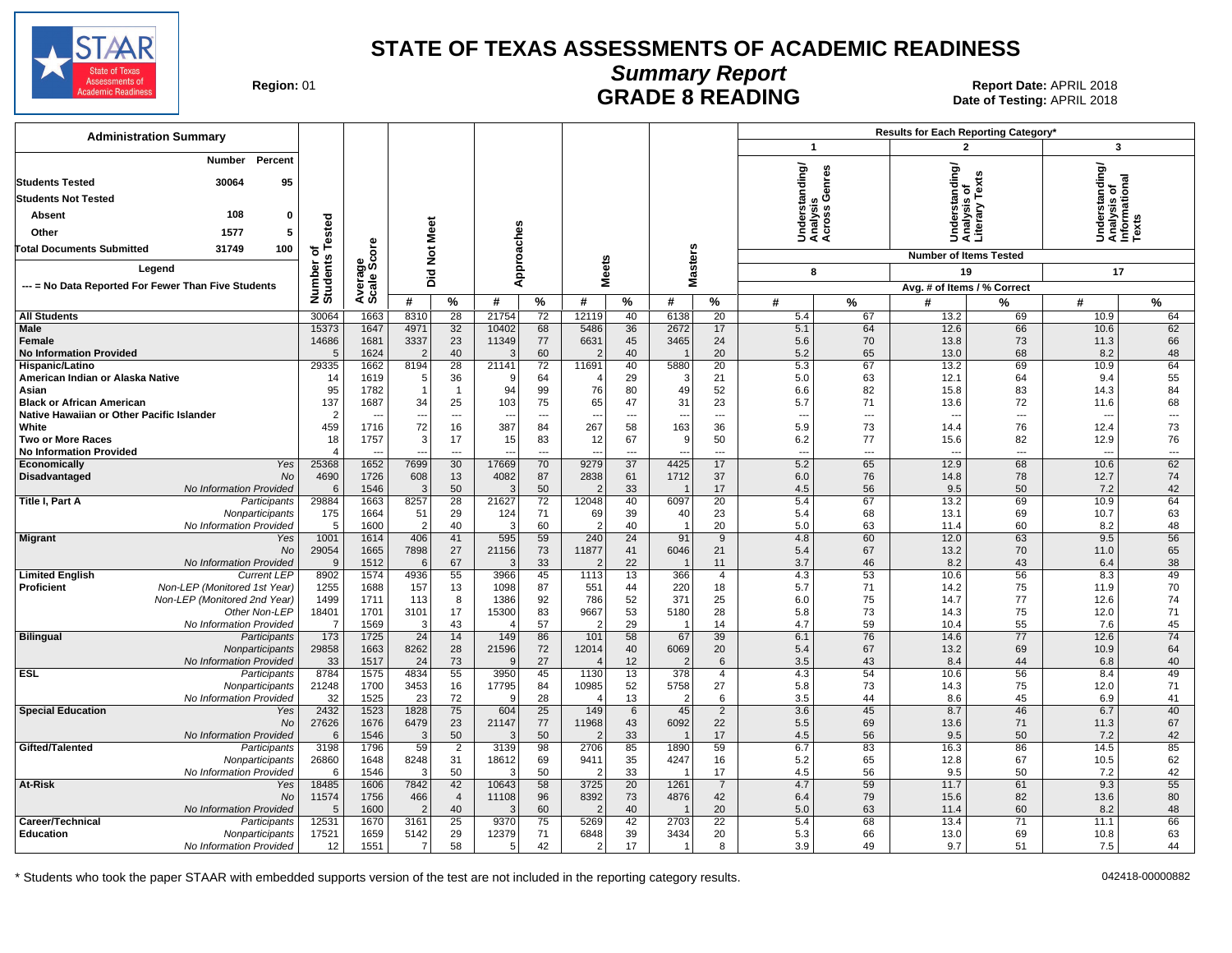

**Summary Report**

Region: 01 **Region: 01 Date: APRIL 2018**<br>Bate of Testing: APRIL 2018 Date of Testing: APRIL 2018

| <b>Administration Summary</b>                                           |                     |                        |                                  |                          |                      |                      |                                  |                    |                                  |                                | <b>Results for Each Reporting Category*</b>                                                |                          |                                                |                      |                                 |                      |                                 |                                |
|-------------------------------------------------------------------------|---------------------|------------------------|----------------------------------|--------------------------|----------------------|----------------------|----------------------------------|--------------------|----------------------------------|--------------------------------|--------------------------------------------------------------------------------------------|--------------------------|------------------------------------------------|----------------------|---------------------------------|----------------------|---------------------------------|--------------------------------|
|                                                                         |                     |                        |                                  |                          |                      |                      |                                  |                    |                                  |                                | $\mathbf{1}$                                                                               |                          | $\overline{2}$                                 |                      | 3                               |                      | $\boldsymbol{4}$                |                                |
| Percent<br>Number<br><b>Students Tested</b><br>23545<br>75              |                     |                        |                                  |                          |                      |                      |                                  |                    |                                  |                                | <b>Jumerical</b><br>Representations<br>Numerical<br>Representation<br>and<br>Relationships |                          | Computations<br>Ind Algebraic<br>Relationships |                      | ਠ<br>Ĕ                          | ā                    |                                 |                                |
| <b>Students Not Tested</b>                                              |                     |                        |                                  |                          |                      |                      |                                  |                    |                                  |                                |                                                                                            |                          |                                                |                      |                                 |                      | nalysi                          |                                |
|                                                                         |                     |                        |                                  |                          |                      |                      |                                  |                    |                                  |                                |                                                                                            |                          |                                                |                      | ieometry<br>leasurem            |                      |                                 |                                |
| 91<br><b>Absent</b><br>0                                                | ested               |                        |                                  |                          |                      |                      |                                  |                    |                                  |                                |                                                                                            |                          |                                                |                      |                                 |                      |                                 |                                |
| 7921<br>25<br>Other                                                     |                     |                        | Meet                             |                          |                      |                      |                                  |                    |                                  |                                |                                                                                            |                          | ن ≌ ھ                                          |                      | σΣ                              |                      | ᅀᄛᄕ                             |                                |
| 31557<br>Total Documents Submitted<br>100                               | † <del>ه</del><br>w | <b>ore</b>             | $\frac{5}{2}$                    |                          |                      |                      |                                  |                    |                                  |                                |                                                                                            |                          |                                                |                      | <b>Number of Items Tested</b>   |                      |                                 |                                |
| Legend                                                                  |                     | န္တပ္ကိ                |                                  |                          | Approaches           |                      | <b>Meets</b>                     |                    | <b>Masters</b>                   |                                | 4                                                                                          |                          | 16                                             |                      | 15                              |                      | $\overline{7}$                  |                                |
| --- = No Data Reported For Fewer Than Five Students                     |                     |                        | Did                              |                          |                      |                      |                                  |                    |                                  |                                |                                                                                            |                          |                                                |                      | Avg. # of Items / % Correct     |                      |                                 |                                |
|                                                                         | Number<br>Students  | Avera                  | #                                | $\%$                     | #                    | $\%$                 | #                                | $\%$               | #                                | $\%$                           | #                                                                                          | %                        | #                                              | %                    | #                               | %                    | #                               | $\frac{9}{6}$                  |
| <b>All Students</b>                                                     | 23545               | 1707                   | 4767                             | 20                       | 18778                | 80                   | 12134                            | 52                 | 3534                             | 15                             | 2.8                                                                                        | 69                       | 10.2                                           | 64                   | 9.5                             | 63                   | 4.3                             | 62                             |
| <b>Male</b>                                                             | 12182               | 1693                   | 2880                             | 24                       | 9302                 | 76                   | 5694                             | 47                 | 1611                             | 13                             | 2.7                                                                                        | 67                       | 9.9                                            | 62                   | 8.9                             | 60                   | 4.2                             | 60                             |
| Female                                                                  | 11359               | 1722                   | 1886                             | 17                       | 9473                 | 83                   | 6438                             | 57                 | 1922                             | 17                             | 2.8                                                                                        | 71                       | 10.6                                           | 66                   | 10.0                            | 67                   | 4.4                             | 63                             |
| <b>No Information Provided</b><br>Hispanic/Latino                       | 23059               | $---$<br>1706          | $\overline{\phantom{a}}$<br>4705 | $---$<br>20              | 18354                | $---$<br>80          | 11802                            | ---<br>51          | 3366                             | $---$<br>15                    | $\overline{a}$<br>2.8                                                                      | ---<br>69                | 10.2                                           | $---$<br>64          | $\overline{\phantom{a}}$<br>9.4 | $---$<br>63          | $\overline{\phantom{a}}$<br>4.3 | $\cdots$<br>62                 |
| American Indian or Alaska Native                                        | 12                  | 1697                   | $\overline{2}$                   | 17                       | 10                   | 83                   |                                  | 33                 | 3                                | 25                             | 3.0                                                                                        | 75                       | 9.8                                            | 61                   | 9.1                             | 61                   | 4.2                             | 60                             |
| Asian                                                                   | 109                 | 1900                   | $\overline{0}$                   | $\mathbf 0$              | 109                  | 100                  | 102                              | 94                 | 75                               | 69                             | 3.6                                                                                        | 89                       | 13.8                                           | 86                   | 13.4                            | 89                   | 6.1                             | 87                             |
| <b>Black or African American</b>                                        | 43                  | 1721                   | 9 <sub>l</sub>                   | 21                       | 34                   | 79                   | 25                               | 58                 | 8                                | 19                             | 2.8                                                                                        | 69                       | 10.3                                           | 64                   | 10.2                            | 68                   | 4.4                             | 63                             |
| Native Hawaiian or Other Pacific Islander                               | 2                   |                        |                                  | $\overline{\phantom{a}}$ |                      | ---                  |                                  | ---                | ---                              | $\overline{\phantom{a}}$       | --                                                                                         | $\overline{\phantom{a}}$ |                                                | $\overline{a}$       |                                 | ---                  | $\overline{\phantom{a}}$        | $\ldots$                       |
| White<br><b>Two or More Races</b>                                       | 299<br>19           | 1745<br>1876           | 49                               | 16<br>5                  | 250<br>18            | 84<br>95             | 182<br>17                        | 61<br>89           | 73<br>8                          | 24<br>42                       | 2.9<br>3.3                                                                                 | 72<br>82                 | 10.9                                           | 68<br>83             | 10.3<br>12.8                    | 68<br>86             | 4.7<br>5.7                      | 67<br>81                       |
| <b>No Information Provided</b>                                          | $\mathcal{P}$       |                        |                                  | ---                      |                      | $\overline{a}$       |                                  | ---                |                                  | ---                            | --                                                                                         | ---                      | 13.3<br>$\overline{\phantom{a}}$               | $\overline{a}$       | $\overline{a}$                  | $\overline{a}$       | $\overline{\phantom{a}}$        | $\overline{\phantom{a}}$       |
| Economically<br>Yes                                                     | 20159               | 1697                   | 4423                             | 22                       | 15736                | 78                   | 9851                             | 49                 | 2593                             | 13                             | 2.7                                                                                        | 68                       | 10.0                                           | 63                   | 9.2                             | 61                   | 4.2                             | 60                             |
| Disadvantaged<br><b>No</b>                                              | 3382                | 1768                   | 341                              | 10                       | 3041                 | 90                   | 2283                             | 68                 | 941                              | 28                             | 3.0                                                                                        | 76                       | 11.5                                           | 72                   | 10.9                            | 73                   | 4.9                             | 70                             |
| No Information Provided<br>Title I, Part A                              | 23462               | 1708                   | 4715                             | $\overline{a}$<br>20     | 18747                | 80                   | 12119                            | ---<br>52          | 3531                             | ---<br>15                      | $\overline{\phantom{a}}$<br>2.8                                                            | ---<br>69                | 10.3                                           | $\overline{a}$<br>64 | $\overline{\phantom{a}}$<br>9.5 | ---<br>63            | $\overline{\phantom{a}}$<br>4.3 | $\qquad \qquad \cdots$<br>62   |
| Participants<br>Nonparticipants                                         | 80                  | 1579                   | 50                               | 63                       | 30                   | 38                   | 15                               | 19                 | 3                                | $\overline{4}$                 | 1.8                                                                                        | 44                       | 6.4                                            | 40                   | 6.5                             | 43                   | 2.8                             | 40                             |
| No Information Provided                                                 | 3                   |                        | $\overline{\phantom{a}}$         | $---$                    |                      | ---                  |                                  | ---                |                                  | ---                            | --                                                                                         | ---                      |                                                | $\overline{a}$       | $\overline{\phantom{a}}$        | ---                  | $\overline{\phantom{a}}$        | ---                            |
| <b>Migrant</b><br>Yes                                                   | 933                 | 1671                   | 280                              | 30                       | 653                  | 70                   | 368                              | 39                 | 92                               | 10                             | 2.6                                                                                        | 64                       | 9.4                                            | 59                   | 8.4                             | 56                   | 3.9                             | 56                             |
| <b>No</b>                                                               | 22605               | 1709                   | 4482                             | 20                       | 18123                | 80                   | 11766                            | 52                 | 3442                             | 15                             | 2.8                                                                                        | 69                       | 10.3                                           | 64                   | 9.5                             | 63                   | 4.3                             | 62                             |
| No Information Provided<br><b>Limited English</b><br><b>Current LEP</b> | 7943                | 1564<br>1658           | 5<br>2484                        | 71<br>31                 | 5459                 | 29<br>69             | $\Omega$<br>2817                 | $\mathbf{0}$<br>35 | $\Omega$<br>534                  | $\mathbf{0}$<br>$\overline{7}$ | 2.6<br>2.5                                                                                 | 64<br>63                 | 5.1<br>9.0                                     | 32<br>56             | 5.4<br>8.1                      | 36<br>54             | 3.1<br>3.8                      | 45<br>54                       |
| Proficient<br>Non-LEP (Monitored 1st Year)                              | 996                 | 1748                   | 66                               | $\overline{7}$           | 930                  | 93                   | 680                              | 68                 | 196                              | 20                             | 3.0                                                                                        | 76                       | 11.4                                           | 72                   | 10.7                            | 71                   | 4.8                             | 69                             |
| Non-LEP (Monitored 2nd Year)                                            | 1157                | 1761                   | 66                               | 6                        | 1091                 | 94                   | 810                              | 70                 | 258                              | 22                             | 3.0                                                                                        | 76                       | 11.8                                           | 74                   | 10.8                            | 72                   | 4.9                             | 70                             |
| Other Non-LEP                                                           | 13444               | 1728                   | 2148                             | 16                       | 11296                | 84                   | 7827                             | 58                 | 2546                             | 19                             | 2.9                                                                                        | 71                       | 10.7                                           | 67                   | 10.0                            | 67                   | 4.6                             | 65                             |
| No Information Provided                                                 | 5                   | 1580                   | 3                                | 60                       | $\overline{2}$<br>92 | 40                   | $\Omega$                         | $\overline{0}$     | $\Omega$                         | $\mathbf 0$                    | 3.0                                                                                        | 75                       | 5.6                                            | 35                   | 5.6                             | 37<br>74             | 3.4                             | 49                             |
| <b>Bilingual</b><br>Participants<br>Nonparticipants                     | 103<br>23412        | 1764<br>1707           | 11<br>4738                       | 11<br>20                 | 18674                | 89<br>80             | 77<br>12056                      | 75<br>51           | 31<br>3502                       | 30<br>15                       | 3.0<br>2.8                                                                                 | 75<br>69                 | 11.5<br>10.2                                   | 72<br>64             | 11.1<br>9.5                     | 63                   | 5.1<br>4.3                      | 74<br>62                       |
| No Information Provideo                                                 | 30                  | 1578                   | 18                               | 60                       | 12                   | 40                   |                                  | 3                  |                                  | 3                              | 2.1                                                                                        | 52                       | 6.5                                            | 41                   | 5.9                             | 39                   | 2.8                             | 40                             |
| ESL<br>Participants                                                     | 7830                | 1659                   | 2431                             | 31                       | 5399                 | 69                   | 2805                             | 36                 | 533                              | $\overline{7}$                 | 2.5                                                                                        | 63                       | 9.1                                            | 57                   | 8.2                             | 54                   | 3.8                             | 55                             |
| Nonparticipants                                                         | 15686               | 1731                   | 2319                             | 15                       | 13367                | 85                   | 9328                             | 59                 | 3000                             | 19                             | 2.9                                                                                        | 72                       | 10.8                                           | 68                   | 10.1                            | 67                   | 4.6                             | 66                             |
| No Information Provided<br><b>Special Education</b>                     | 29<br>2258          | 1579<br>1591           | 17<br>1279                       | 59<br>57                 | 12<br>979            | 41<br>43             | 387                              | $\mathbf{3}$<br>17 | 48                               | 3<br>$\overline{2}$            | 2.1<br>2.0                                                                                 | 53<br>51                 | 6.6<br>7.0                                     | 41<br>44             | 6.0<br>6.4                      | 40<br>42             | 2.8<br>2.9                      | 40<br>42                       |
| Yes<br><b>No</b>                                                        | 21283               | 1720                   | 3485                             | 16                       | 17798                | 84                   | 11747                            | 55                 | 3486                             | 16                             | 2.8                                                                                        | 71                       | 10.6                                           | 66                   | 9.8                             | 65                   | 4.5                             | 64                             |
| No Information Provided                                                 | $\Delta$            |                        |                                  | $---$                    |                      | $\overline{a}$       |                                  | ---                |                                  | ---                            | $\overline{\phantom{a}}$                                                                   | ---                      |                                                | ---                  |                                 | $---$                | $\overline{\phantom{a}}$        | $\overline{\phantom{a}}$       |
| Gifted/Talented<br>Participants                                         | 1763                | 1851                   | 25                               | $\mathbf{1}$             | 1738                 | 99                   | 1577                             | 89                 | 878                              | 50                             | $\overline{3.3}$                                                                           | 83                       | 13.4                                           | 84                   | 12.7                            | 84                   | 5.6                             | 81                             |
| Nonparticipants                                                         | 21778               | 1696                   | 4739                             | 22                       | 17039                | 78                   | 10557                            | 48                 | 2656                             | 12                             | 2.7                                                                                        | 68                       | 10.0                                           | 62                   | 9.2                             | 61                   | 4.2                             | 60                             |
| No Information Provided<br>At-Risk                                      | $\Delta$<br>16420   | $\overline{a}$<br>1667 | $\overline{\phantom{a}}$<br>4504 | $\overline{a}$<br>27     | 11916                | $\overline{a}$<br>73 | $\overline{\phantom{a}}$<br>6340 | ---<br>39          | $\overline{\phantom{a}}$<br>1114 | ---<br>$\overline{7}$          | ---<br>2.6                                                                                 | ---<br>65                | $---$<br>9.3                                   | $\overline{a}$<br>58 | $\sim$<br>8.4                   | $\overline{a}$<br>56 | $\overline{\phantom{a}}$<br>3.9 | $\hspace{0.05cm} \ldots$<br>56 |
| Yes<br><b>No</b>                                                        | 7122                | 1801                   | 261                              | $\overline{4}$           | 6861                 | 96                   | 5794                             | 81                 | 2420                             | 34                             | 3.2                                                                                        | 80                       | 12.5                                           | 78                   | 11.8                            | 79                   | 5.3                             | 75                             |
| No Information Provided                                                 | -3                  |                        |                                  | $---$                    |                      | $\overline{a}$       |                                  |                    |                                  | ---                            | $\overline{a}$                                                                             | ---                      |                                                |                      |                                 | $\overline{a}$       | $\overline{a}$                  | $\overline{\phantom{a}}$       |
| Career/Technical<br>Participants                                        | 9735                | 1705                   | 1864                             | 19                       | 7871                 | 81                   | 5079                             | 52                 | 1262                             | $\overline{13}$                | 2.8                                                                                        | 69                       | 10.2                                           | 64                   | 9.5                             | 63                   | 4.4                             | 63                             |
| <b>Education</b><br>Nonparticipants                                     | 13800               | 1709                   | 2896                             | 21                       | 10904                | 79                   | 7053                             | 51                 | 2272                             | 16                             | 2.8                                                                                        | 69                       | 10.3                                           | 64                   | 9.5                             | 63                   | 4.3                             | 61                             |
| No Information Provided                                                 | 10                  | 1599                   | 7                                | 70                       | 3                    | 30                   | 2                                | 20                 | $\Omega$                         | $\mathbf 0$                    | 2.2                                                                                        | 55                       | 6.0                                            | 38                   | 7.8                             | 52                   | 2.9                             | 41                             |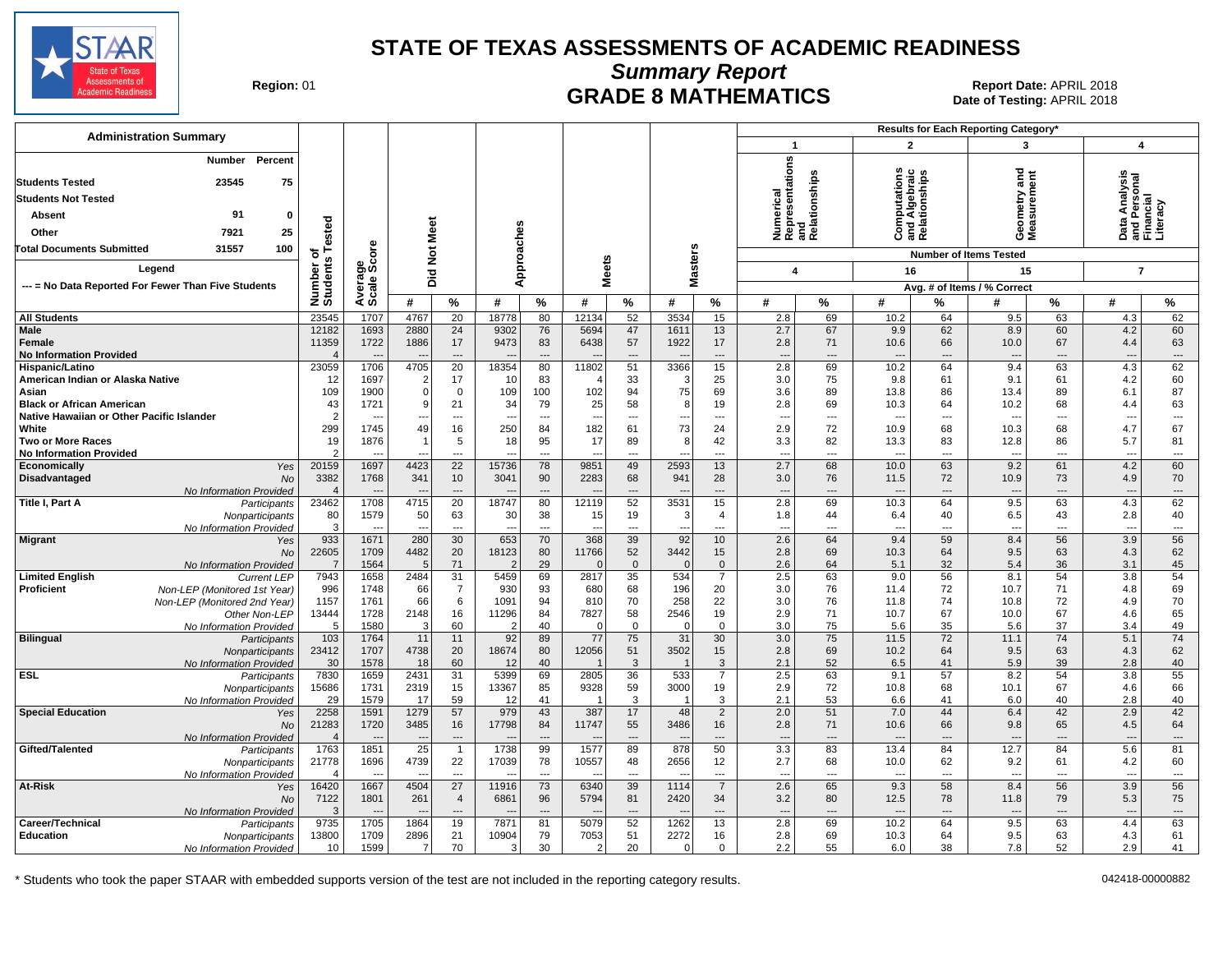

### **STATE OF TEXAS ASSESSMENTS OF ACADEMIC READINESS Combined Summary Report**

**Region: 01** 

**GRADE 5 READING** Report Date: APRIL 2018 **Date of Testing:**  APRIL 2018

|                                           | Legend<br>--- = No Data Reported For Fewer Than Five Students |                              | <b>STAAR</b> |                 |                              | <b>STAAR Spanish</b> |                                |                              | <b>TOTAL</b>            |                      |
|-------------------------------------------|---------------------------------------------------------------|------------------------------|--------------|-----------------|------------------------------|----------------------|--------------------------------|------------------------------|-------------------------|----------------------|
|                                           |                                                               | Number of<br>Students Tested |              | w<br>Approaches | Number of<br>Students Tested | Approaches           |                                | Number of<br>Students Tested |                         | Approaches           |
|                                           |                                                               |                              | #            | %               |                              | #                    | %                              |                              | #                       | %                    |
| <b>All Students</b>                       |                                                               | 28410                        | 22702        | 80              | 2071                         | 1613                 | 78                             | 30481                        | 24315                   | 80                   |
| <b>Male</b>                               |                                                               | 14372                        | 11075        | $\overline{77}$ | 988                          | 732                  | 74                             | 15360                        | 11807                   | $\overline{77}$      |
| <b>Female</b>                             |                                                               | 14037                        | 11626        | 83              | 1083                         | 881                  | 81                             | 15120                        | 12507                   | 83                   |
| <b>No Information Provided</b>            |                                                               | $\mathbf{1}$                 |              | ---             | $\mathbf{0}$                 | ---                  | $\overline{a}$                 | $\mathbf{1}$                 |                         | ---                  |
| Hispanic/Latino                           |                                                               | 27727                        | 22097        | 80              | 2056                         | 1601                 | 78                             | 29783                        | 23698                   | 80                   |
| American Indian or Alaska Native          |                                                               | 12                           | 11           | 92              | $\overline{2}$               | $\overline{a}$       | ---                            | 14                           | 13                      | 93                   |
| Asian                                     |                                                               | 131                          | 125          | 95              | $\mathbf 0$                  | ---                  | ---                            | 131                          | 125                     | 95                   |
| <b>Black or African American</b>          |                                                               | 98                           | 79           | 81              | $\mathbf 0$                  | ---                  | ---                            | 98                           | 79                      | 81                   |
| Native Hawaiian or Other Pacific Islander |                                                               | 2                            | ---          | ---             | $\mathbf 0$                  | $\overline{a}$       | ---                            | 2                            | ÷-                      | ---                  |
| White                                     |                                                               | 399                          | 350          | 88              | 12                           | 10                   | 83                             | 411                          | 360                     | 88                   |
| <b>Two or More Races</b>                  |                                                               | 38                           | 35           | 92              | 0                            | $\overline{a}$       | ---                            | 38                           | 35                      | 92                   |
| <b>No Information Provided</b>            |                                                               | 3                            | $\sim$       | $\overline{a}$  | $\mathbf{1}$                 | ---                  | ---                            | $\overline{4}$               |                         | $\overline{a}$       |
| Economically                              | Yes                                                           | 24028                        | 18713        | 78              | 1989                         | 1544                 | 78                             | 26017                        | 20257                   | 78                   |
| <b>Disadvantaged</b>                      | No                                                            | 4379                         | 3986         | 91<br>$---$     | 81                           | 69<br>$\sim$         | 85<br>$\overline{\phantom{a}}$ | 4460                         | 4055<br>$\overline{a}$  | 91<br>$\overline{a}$ |
| Title I, Part A                           | No Information Provided<br>Participants                       | 3<br>28113                   | 22435        | 80              | $\mathbf{1}$<br>2062         | 1606                 | 78                             | 4<br>30175                   | 24041                   | 80                   |
|                                           | Nonparticipants                                               | 294                          | 264          | 90              | 8                            | 7                    | 88                             | 302                          | 271                     | 90                   |
|                                           | No Information Provided                                       | 3                            |              |                 | 1                            | ---                  | ÷.,                            | 4                            |                         | ---                  |
| <b>Migrant</b>                            | Yes                                                           | 786                          | 514          | 65              | 65                           | 43                   | 66                             | 851                          | 557                     | 65                   |
|                                           | No                                                            | 27620                        | 22185        | 80              | 2005                         | 1570                 | 78                             | 29625                        | 23755                   | 80                   |
|                                           | No Information Provided                                       | 4                            |              | ---             | $\mathbf{1}$                 |                      | $\overline{a}$                 | 5                            | 3                       | 60                   |
| <b>Limited English</b>                    | <b>Current LEP</b>                                            | 10748                        | 7551         | 70              | 2058                         | 1609                 | 78                             | 12806                        | 9160                    | 72                   |
| Proficient                                | Non-LEP (Monitored 1st Year)                                  | 1476                         | 1370         | 93              | 2                            | $\overline{a}$       | $\overline{a}$                 | 1478                         | 1371                    | 93                   |
|                                           | Non-LEP (Monitored 2nd Year)                                  | 1277                         | 1230         | 96              | $\mathbf 0$                  | ---                  | $\overline{a}$                 | 1277                         | 1230                    | 96                   |
|                                           | Other Non-LEP                                                 | 14905                        | 12547        | 84              | 10                           | 3                    | 30                             | 14915                        | 12550                   | 84                   |
|                                           | No Information Provided                                       | 4                            | $\sim$       | $\overline{a}$  | 1                            | $\overline{a}$       | $\overline{\phantom{a}}$       | 5                            | 4                       | 80                   |
| <b>Bilingual</b>                          | Participants                                                  | 10896                        | 7792         | 72              | 2057                         | 1607                 | 78                             | 12953                        | 9399                    | 73                   |
|                                           | Nonparticipants                                               | 17497                        | 14899        | 85              | 11                           | $\overline{4}$       | 36                             | 17508                        | 14903                   | 85                   |
|                                           | No Information Provided                                       | 17                           | 11           | 65              | 3                            | ---                  | $\overline{a}$                 | 20                           | 13                      | 65                   |
| <b>ESL</b>                                | Participants                                                  | 115                          | 73           | 63              | $\overline{2}$               | $\overline{a}$       | $\overline{\phantom{a}}$       | 117                          | 73                      | 62                   |
|                                           | Nonparticipants                                               | 28277                        | 22618        | 80              | 2066                         | 1611                 | 78                             | 30343                        | 24229                   | 80                   |
|                                           | No Information Provided                                       | 18                           | 11           | 61              | 3                            |                      | $\sim$                         | 21                           | 13                      | 62                   |
| <b>Special Education</b>                  | Yes                                                           | 2289                         | 858          | 37              | 131                          | 46                   | 35                             | 2420                         | 904                     | 37                   |
|                                           | <b>No</b>                                                     | 26118                        | 21841        | 84              | 1939                         | 1567                 | 81                             | 28057                        | 23408                   | 83                   |
|                                           | No Information Provided                                       | 3                            |              | $---$           | $\mathbf{1}$                 | ---                  | $\overline{a}$                 | $\overline{4}$               |                         | $\overline{a}$       |
| Gifted/Talented                           | Participants                                                  | 3328                         | 3280         | 99              | 64                           | 63                   | 98                             | 3392                         | 3343                    | 99                   |
|                                           | Nonparticipants                                               | 25079                        | 19419        | 77              | 2005                         | 1550                 | 77                             | 27084                        | 20969                   | 77                   |
|                                           | No Information Provided                                       | 3                            |              | $\overline{a}$  | 2                            | $\sim$               | $\overline{a}$                 | 5                            | 3                       | 60                   |
| At-Risk                                   | Yes                                                           | 17007                        | 11834        | 70              | 2048                         | 1599                 | 78                             | 19055                        | 13433                   | 70                   |
|                                           | <b>No</b>                                                     | 11399                        | 10864        | 95              | 22                           | 14                   | 64                             | 11421                        | 10878                   | 95                   |
|                                           | No Information Provided                                       | 4                            | ---          | $\overline{a}$  | $\mathbf{1}$                 | $\overline{a}$       | ---                            | 5                            | $\overline{\mathbf{4}}$ | 80                   |